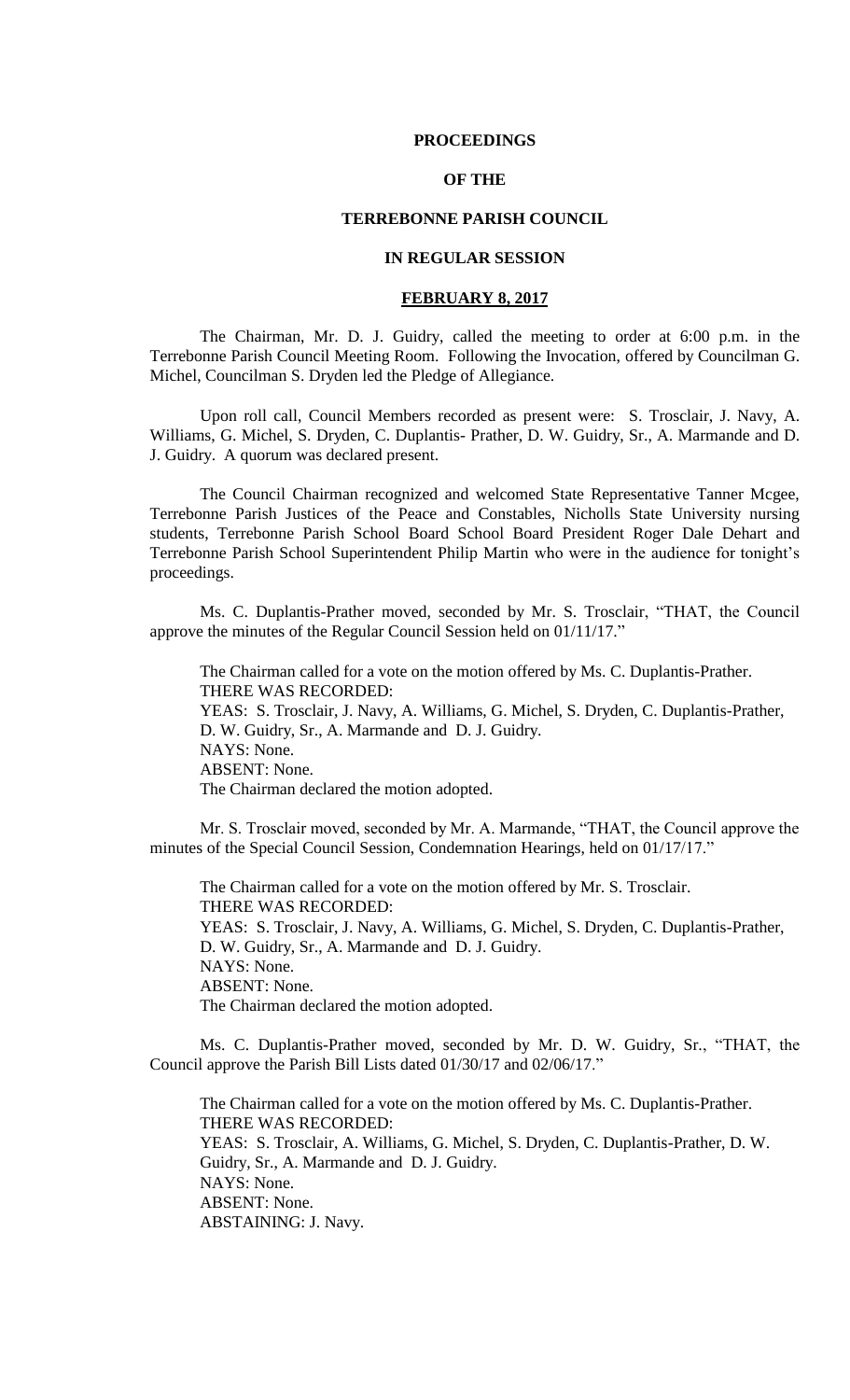The Chairman declared the motion adopted.

Mr. S. Trosclair moved, seconded by Ms. A. Williams, "THAT, the Council approve the Parish Manual Check List for January 2017."

The Chairman called for a vote on the motion offered by Mr. S. Trosclair. THERE WAS RECORDED: YEAS: S. Trosclair, J. Navy, A. Williams, G. Michel, S. Dryden, C. Duplantis-Prather, D. W. Guidry, Sr., A. Marmande and D. J. Guidry. NAYS: None. ABSENT: None. The Chairman declared the motion adopted.

Councilwoman A. Williams read aloud a commendation congratulating Terrebonne Parish School Superintendent Philip Martin for an exemplary job in educating the students in Terrebonne Parish.

Ms. A. Williams moved, seconded unanimously, "THAT, the Council commend Terrebonne Parish School Board Superintendent Philip Martin for his professional achievements and for ensuring that every students, in and throughout Terrebonne Parish, obtain and achieve the fundamentals principals that are essential for life beyond their academic years."

The Chairman called for a vote on the motion offered by Ms. A. Williams. THERE WAS RECORDED: YEAS: S. Trosclair, J. Navy, A. Williams, G. Michel, S. Dryden, C. Duplantis-Prather, D. W. Guidry, Sr., A. Marmande and D. J. Guidry. NAYS: None. ABSENT: None. The Chairman declared the motion adopted.

Mr. Philip Martin thanked the Council and Administration for this award and for believing in his ability to serve the students of Terrebonne Parish. He accepted this award on behalf of all of the Administrators, Teachers and students throughout Terrebonne Parish.

Several Council members, along with Parish President G. Dove, congratulated and thanked Mr. Martin for his hard work and dedicated service in educating students in Terrebonne Parish.

Councilman S. Dryden read aloud a commendation congratulating the 2018 Principals of the Year.

Elementary Principal of the Year – Cheryl Degruise, Dularge Elementary Middle School Principal of the Year – Kelly Burlette, Evergreen Jr. High High School Principal of the Year - Mark Torbert, South Terrebonne High

Ms. Cheryl Degruise and Mr. Mark Torbert thanked the Council and Administration for acknowledging and honoring their achievements as educators. It was noted that Ms. Kelly Burlette was unable to attend tonight's proceeding due to a previously scheduled school function.

Council Chairman D. J. Guidry read aloud a commendation congratulating the 2018 Teachers of the Year.

Elementary Teacher of the Year – Ashley Clement, Dularge Elementary School Middle School Teacher of the Year – Karley Deroche, Montegut Middle School Secondary School Teacher of the Year – Courtney Thibodeaux, South Terrebonne High School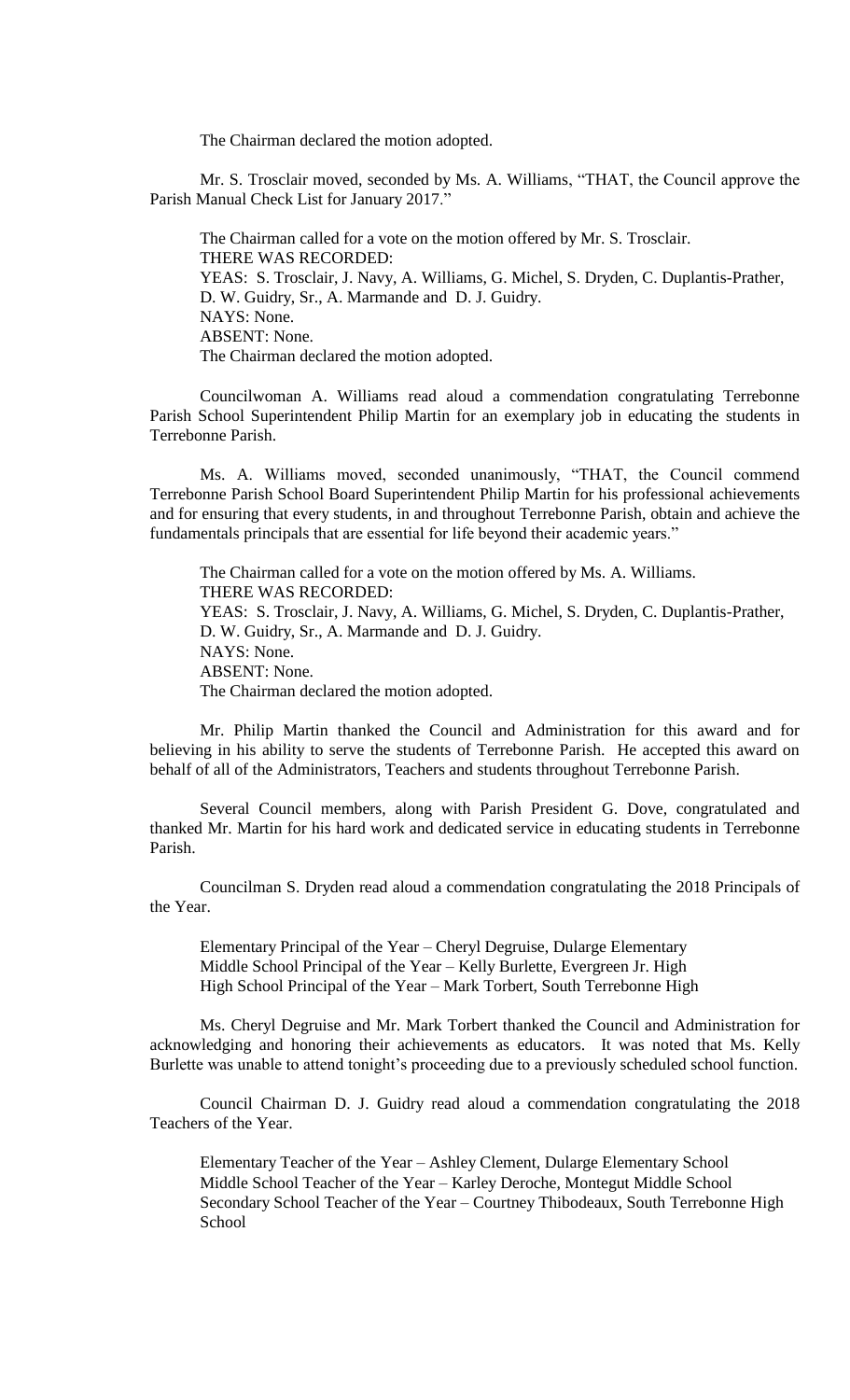Several Council members thanked the teachers for all of their hard work in educating the students of Terrebonne Parish.

Councilman S. Trosclair read aloud a commendation congratulating the 2017 Students of the Year.

5<sup>th</sup> Grade Student of the Year – Beau Martin, Montegut Middle School 8<sup>th</sup> Grade Student of the Year – McKenzie Vordick, Evergreen Junior High School 12<sup>th</sup> Grade Student of the Year – Hannah Weatherall, South Terrebonne High

Several Council members congratulated the students for all of their accomplishments and encouraged them to keep up the good work.

Councilman J. Navy read aloud a commendation congratulating American Legion Teenager of the Year recipient Sahar Muhawesh.

Several Council members congratulated Ms. Muhawesh for a job well done and for always displaying exemplary qualities as a youth leader.

Ms. Sahar Muhawesh thanked the Council, Administration, the Terrebonne Parish school administration, teachers, her parents and everyone who has supported her in her academic achievements.

Councilman J. Navy read aloud a proclamation declaring February 2017 as Black History Month in Terrebonne Parish.

Councilwoman A. Williams accepted the Black History Proclamation on behalf of the African American "Finding Our Roots" Museum.

Ms. A. Williams moved, seconded by Mr. S. Trosclair, "THAT, it now being 6:30 p.m., the Council open public hearings."

The Chairman called for a vote on the motion offered by Ms. A. Williams. THERE WAS RECORDED: YEAS: S. Trosclair, J. Navy, A. Williams, G. Michel, S. Dryden, C. Duplantis-Prather, D. W. Guidry, Sr., A. Marmande and D. J. Guidry. NAYS: None. ABSENT: None. The Chairman declared the motion adopted.

The Chairman recognized the public for comments on the following:

A. A proposed ordinance to create a No Parking Zone along the northeast side of Savanne Road starting at the intersection of Southdown Mandalay Road for a distance of approximately 200' along the public right of way as depicted on the attached map and to provide for the installation of said signs.

There were no comments from the public on the proposed ordinance.

Mr. D. W. Guidry, Sr. moved, seconded by Mr. J. Navy, "THAT, the Council close the aforementioned public hearing."

The Chairman called for a vote on the motion offered by Mr. D. W. Guidry, Sr. THERE WAS RECORDED: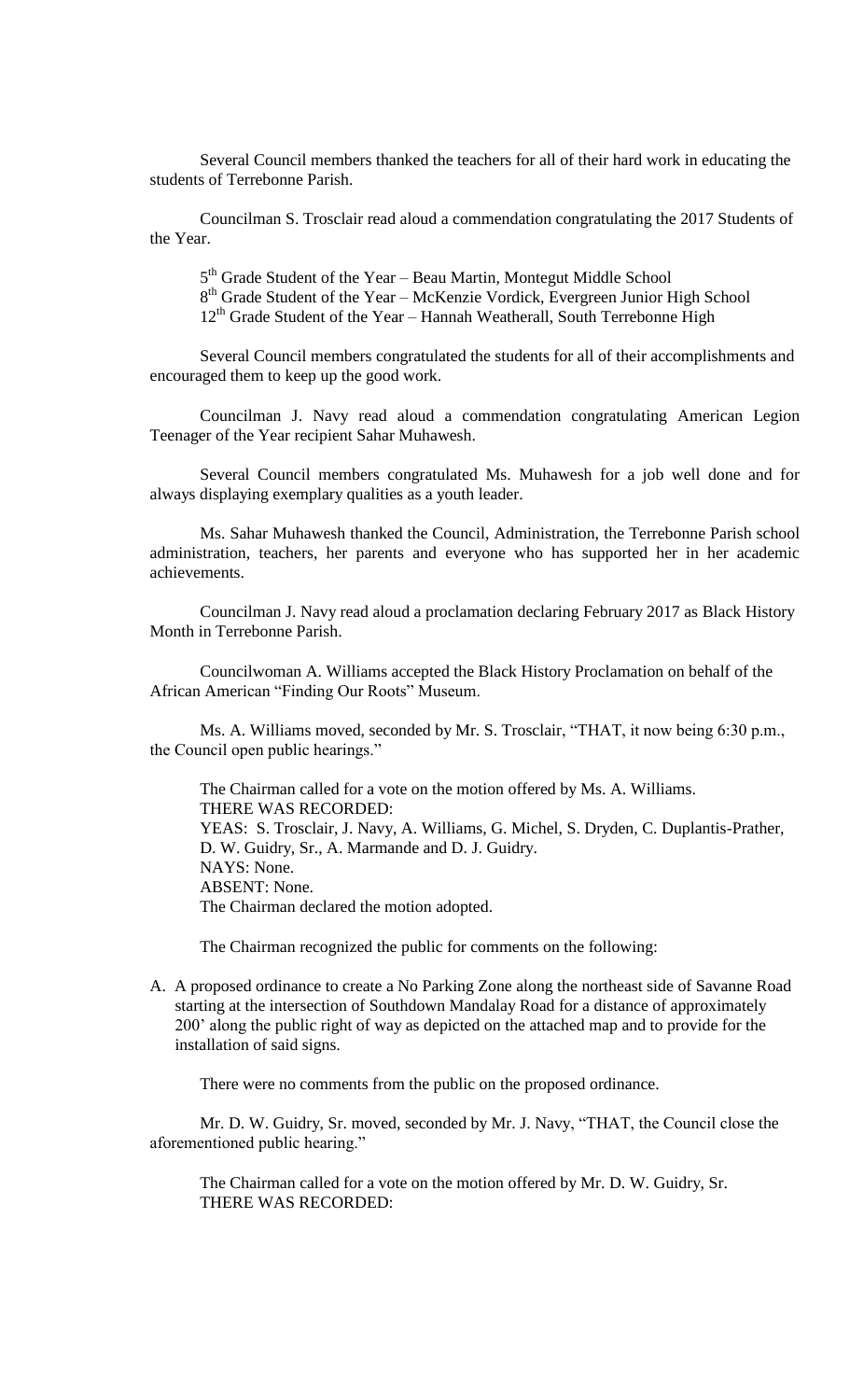YEAS: S. Trosclair, J. Navy, A. Williams, G. Michel, S. Dryden, C. Duplantis-Prather, D. W. Guidry, Sr., A. Marmande and D. J. Guidry. NAYS: None. ABSENT: None. The Chairman declared the motion adopted.

OFFERED BY: MR. D.W. GUIDRY, SR. SECONDED BY: MS. C. DUPLANTIS-PRATHER

### **ORDINANCE NO. 8815**

AN ORDINANCE AMENDING THE PARISH CODE OF TERREBONNE PARISH, CHAPTER 18. MOTOR VEHICLES AND TRAFFIC, ARTICLE V. STOPPING, STANDING AND PARKING, DIVISION 2. PARISH, SECTION 18-223. NO PARKING ZONES, TO ESTABLISH A NO PARKING ZONE ALONG THE NORTHEAST SIDE OF SAVANNE ROAD STARTING AT THE INTERSECTION OF SOUTHDOWN MANDALAY ROAD FOR A DISTANCE OF APPROXIMATELY 200' ALONG THE PUBLIC RIGHT OF WAY, AND TO PROVIDE FOR THE INSTALLATION OF SAID SIGNS, AND TO ADDRESS OTHER MATTERS RELATIVE THERETO.

### **SECTION I**

**BE IT ORDAINED** by the Terrebonne Parish Council, in regular session convened, acting pursuant to the authority invested in it by the Constitution and laws of the State of Louisiana, the Home Rule Charter for a Consolidated Government for Terrebonne Parish, and including, but not limited to, LSA R.S. 33:1368 and other statutes of the State of Louisiana, to amend the Parish Code of Terrebonne Parish, Chapter 18, Article V, Division 2, Section 18-223 to create a No Parking Zone along the northeast side of Savanne Road starting at the intersection of Southdown Mandalay Road for a distance of approximately 200' along the public right of way as depicted on the attached map and to provide for the installation of said signs.

## **SECTION II**

If any word, clause, phrase, section or other portion of this ordinance shall be declared null, void, invalid, illegal, or unconstitutional, the remaining words, clauses, phrases, sections or other portions of this ordinance shall remain in full force and effect, the provisions of this section hereby being declared to be severable.

## **SECTION III**

Any ordinance or part thereof in conflict herewith is hereby repealed.

## **SECION IV**

This ordinance shall become effective upon approval by the Parish President or as otherwise provided in Section 2-13 (b) of the Home Rule Charter for Consolidated Government for Terrebonne Parish, whichever occurs sooner.

This ordinance, having been introduced and laid on the table for at least two weeks, was voted upon as follows:

## THERE WAS RECORDED: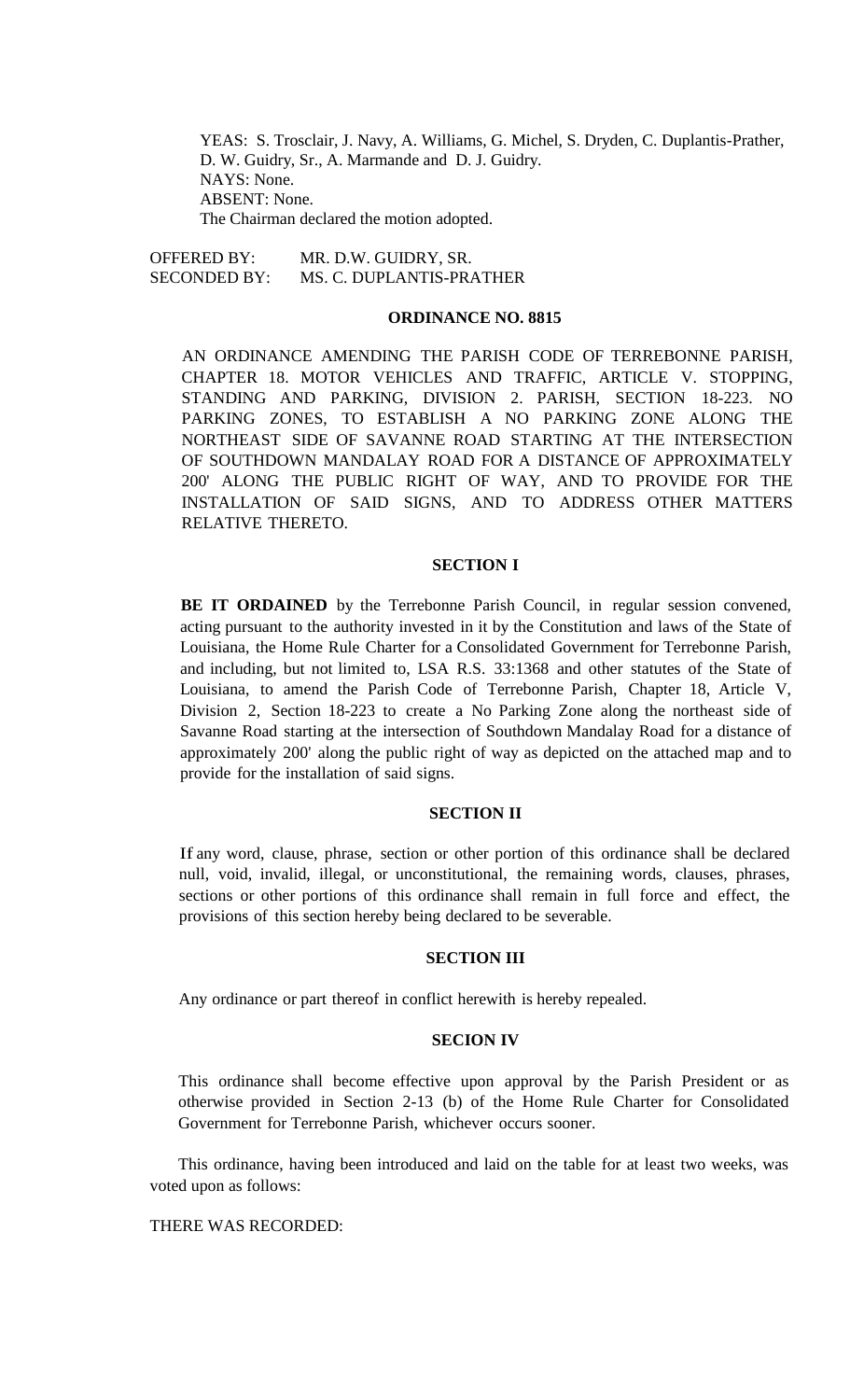YEAS: S. Trosclair , J. Navy, A. Williams, G. Michel, S. Dryden, C. Duplantis-Prather, D.W. Guidry, Sr., A. Marmande and D. J. Guidry. NAYS: None. NOT VOTING: None. ABSTAINING: None. ABSENT: None. The Chairman declared the ordinance adopted on this, the 8th day February 2017.

The Chairman recognized the public for comments on the following:

# B. A PROPOSED ORDINANCE TO AMEND THE 2017 ADOPTED OPERATING BUDGET AND THE 5-YEAR CAPITAL OUTLAY BUDGET OF THE TERREBONNE PARISH CONSOLIDATED GOVERNMENT FOR THE FOLLOWING ITEMS:

- I. General Fund Animal Shelter (Donations), \$14,100
- II. Country Drive Improvements, \$1,107,686
- III. Parks & Recreation, \$30,000

There were no comments from the public on the proposed ordinance.

Ms. A. Williams moved, seconded by Mr. J. Navy, "THAT, the Council close the aforementioned public hearing."

The Chairman called for a vote on the motion offered by Ms. A. Williams. THERE WAS RECORDED: YEAS: S. Trosclair, J. Navy, A. Williams, G. Michel, S. Dryden, C. Duplantis-Prather, D. W. Guidry, Sr., A. Marmande and D. J. Guidry. NAYS: None. ABSENT: None. The Chairman declared the motion adopted.

OFFERED BY: MS. A. WILLIAMS SECONDED BY: MR. S. TROSCLAIR

## **ORDINANCE NO. 8816**

AN ORDINANCE TO AMEND THE 2017 ADOPTED OPERATING BUDGET AND THE 5-YEAR CAPITAL OUTLAY BUDGET OF THE TERREBONNE PARISH CONSOLIDATED GOVERNMENT FOR THE FOLLOWING ITEMS:

- **I.** GENERAL FUND-ANIMAL SHELTER (DONATIONS), \$14,100
- **II.** COUNTRY DRIVE IMPROVEMENTS, \$1,107,686
- **III.** PARKS & RECREATION, \$30,000

## **SECTION I**

**WHEREAS**, the 2016 donations for the Animal Shelter totaled \$62,013 which was collected in the General Fund, and

**WHEREAS**, \$14,100 of these donations from Petsmart will be used for the Medical & Drugs Expense Account.

**NOW, THEREFORE BE IT ORDAINED**, by the Terrebonne Parish Council, on behalf of the Terrebonne Parish Consolidated Government, that the 2017 Adopted Budget of the Terrebonne Parish Consolidated Government be amended for the Animal Shelter. (Attachment A)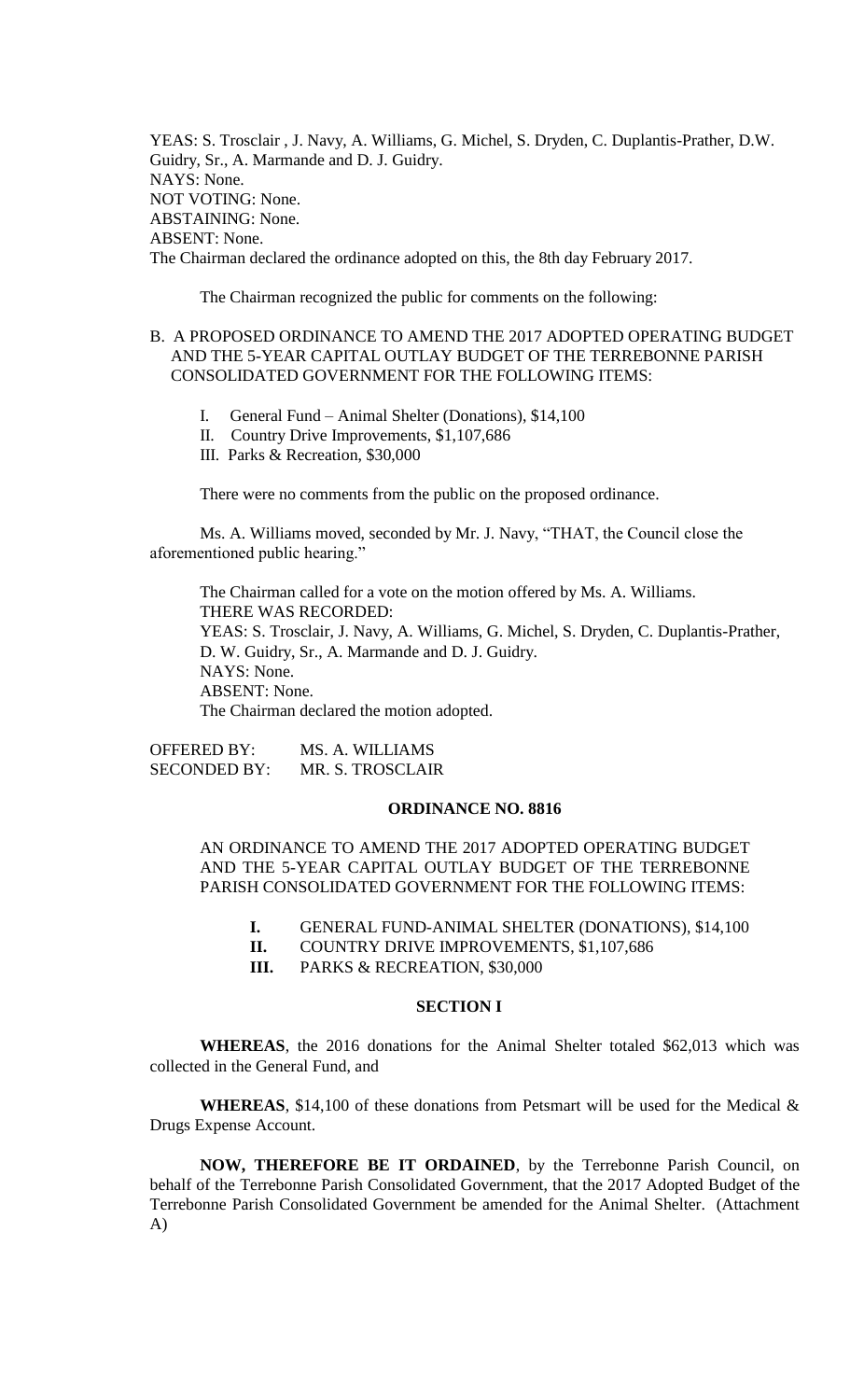## **SECTION II**

**WHEREAS**, the Administration and the Terrebonne Parish Council, on behalf of the Terrebonne Parish Consolidated Government, is widening Country Drive from St. Ann Bridge to Presque Isle with an estimated cost of \$7,6364,879, and

**WHEREAS**, the widening of Country Drive would improve traffic conditions and

**WHEREAS**, an additional amount of \$1,107,686 has been appropriated out of the Highway Trust Fund to finance improvement projects on the approved Federal-Aid Urban System under the direct administration of the Louisiana Department of Transportation and Development, and

**WHEREAS**, the Terrebonne Parish Consolidated Government has entered into a City-State agreement with the Louisiana Department of Transportation and requiring specific work to be performed relative to this project.

**NOW, THEREFORE BE IT FURTHER ORDAINED**, by the Terrebonne Parish Council, on behalf of the Terrebonne Parish Consolidated Government, that the 2017 Adopted Budget and 5-Year Capital Outlay of the Terrebonne Parish Consolidated Government be amended for the Country Drive Improvements Project. (Attachment B)

## **SECTION III**

**WHEREAS**, Administration is requesting to have the tennis courts at Legion Park resurfaced,

**WHEREAS**, the funds will be transferred from General Fund to Parks & Recreation for \$30,000.

**NOW, THEREFORE BE IT FURTHER ORDAINED**, by the Terrebonne Parish Council, on behalf of the Terrebonne Parish Consolidated Government, that the 2017 Adopted Operating Budget be amended to recognize the transfer to Parks & Recreation. (Attachment C)

## **SECTION IV**

If any word, clause, phrase, section or other portion of this ordinance shall be declared null, void, invalid, illegal, or unconstitutional, the remaining words, clauses, phrases, sections and other portions of this ordinance shall remain in full force and effect, the provisions of this ordinance hereby being declared to be severable.

#### **SECTION V**

This ordinance shall become effective upon approval by the Parish President or as otherwise provided in Section 2-13(b) of the Home Rule Charter for a Consolidated Government for Terrebonne Parish, whichever occurs sooner.

This ordinance, having been introduced and laid on the table for at least two weeks, was voted upon as follows:

THERE WAS RECORDED: YEAS: S. Trosclair , J. Navy, A. Williams, G. Michel, S. Dryden, C. Duplantis-Prather, D.W. Guidry, Sr., A. Marmande and D. J. Guidry. NAYS: None.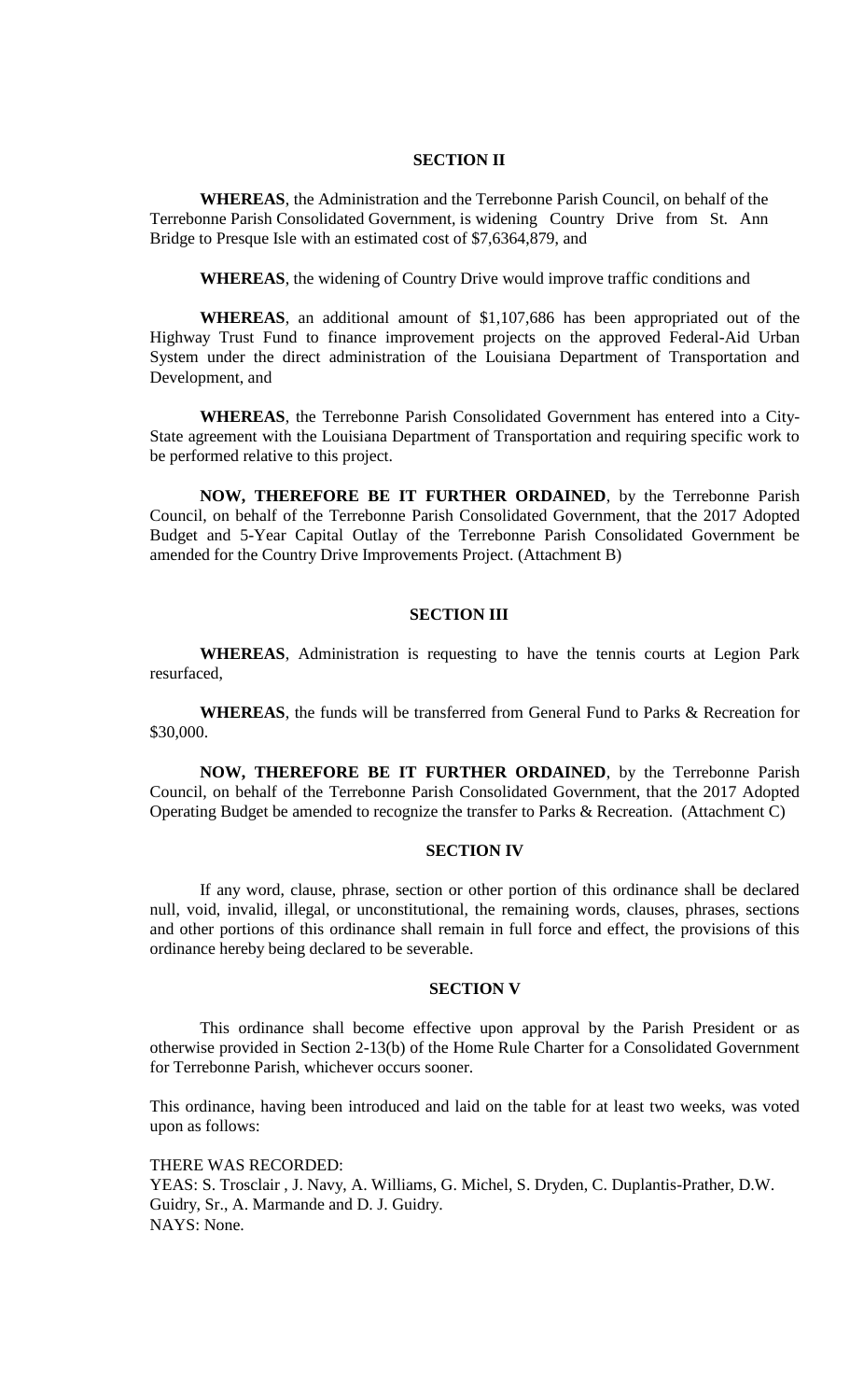# **ATTACHMENT A - Animal Shelter**

|                         |                | 2017          |         |
|-------------------------|----------------|---------------|---------|
|                         | <b>Adopted</b> | <b>Change</b> | Amended |
| Medical & Drugs         | 40,000         | 14.100        | 54.100  |
| Fund Balance (decrease) | N/A            | (14, 100)     | N/A     |

## **ATTACHMENT B - Country Drive Improvements**

|                                 |                | 2017          |               |
|---------------------------------|----------------|---------------|---------------|
|                                 | <b>Adopted</b> | Change        | Amended       |
|                                 |                |               |               |
| Country Drive Improvements      | 1,557,419      | 1,107,686     | 2,665,105     |
| <b>DOTD Grant-Country Drive</b> | (1,056,320)    | (1, 107, 686) | (2, 164, 006) |

## **ATTACHMENT C - Parks and Recreation**

|                                  | 2017                     |               |          |
|----------------------------------|--------------------------|---------------|----------|
|                                  | <b>Adopted</b>           | <b>Change</b> | Amended  |
| Legion Park Tennis Crt Resurface | $\overline{\phantom{a}}$ | 30,000        | 30,000   |
| Transfer from General Fund       | $\overline{\phantom{a}}$ | (30,000)      | (30,000) |
| Transfer to Parks & Recreation   | -                        | 30,000        | 30,000   |
| Fund Balance (decrease)          | N/A                      | (30,000)      | N/A      |

The Chairman recognized the public for comments on the following:

# C. A PROPOSED ORDINANCE TO AMEND THE 2017 ADOPTED OPERATING BUDGET OF THE TERREBONNE PARISH CONSOLIDATED GOVERNMENT TO INCREASE ALL TERREBONNE PARISH CONSTABLES AND JUSTICES OF THE PEACE SALARIES TO \$800.00 PER MONTH.

Mr. Floyd Bergeron, a Houma resident, explained that there is a parish employee who performs a dual role as a Constable and an employee and, in his opinion, he thinks that the Justices of the Peace and the Constables should not be afforded an increase in salary.

Ms. Lucretia McBride, a Houma resident, explained that she is in support of increasing the salaries of the Justices of the Peace and Constables because they perform a valuable service and go "above and beyond" the call of duty. She stated, in her opinion, that they are the unsung heroes of Terrebonne Parish.

Constable Dale Theriot thanked the Council and Administration for considering the possibility of increasing the salaries of Justices of the Peace and Constables. Mr. Theriot explained that he has been a constable for 27 years and he enjoys the work that he performs.

Councilman A. Marmande thanked Constable Theriot for his years of service and stated that he will support the aforementioned ordinance.

Mr. Roger Dale DeHart, Terrebonne Parish School Board President, explained that the Justices of the Peace and Constables are public servants who save the parish tax dollars by performing duties, such as disengaging domestic disputes, performing weddings, and/or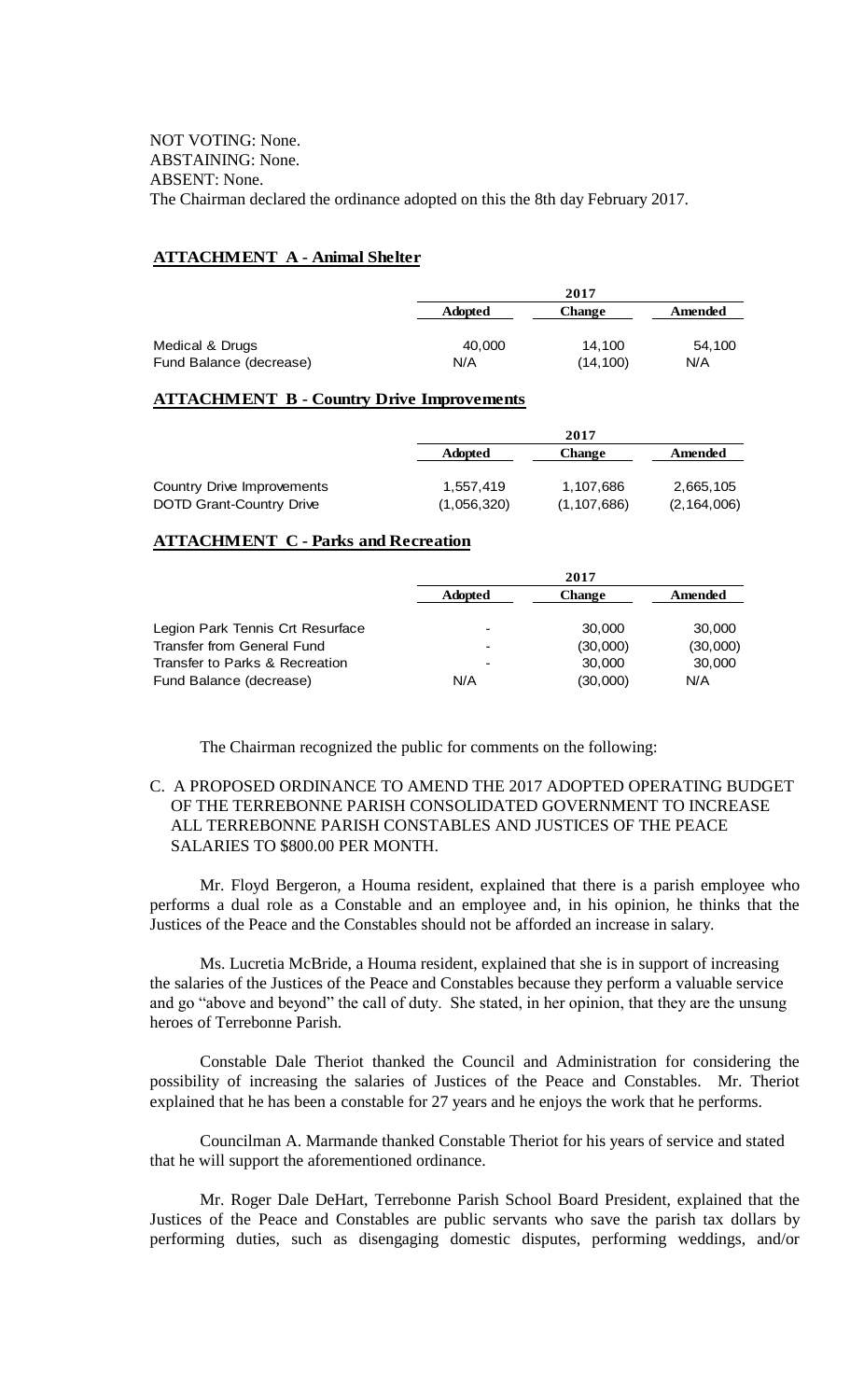dispelling family disputes that are sometimes costly to the courts. Mr. DeHart is in full support of increasing the salaries of the Justices of the Peace and Constables.

Councilman A. Marmande thanked Mr. Junior Theriot for all of his years of service.

There were no further comments from the public on the aforementioned ordinance.

Ms. A. Williams moved, seconded by Mr. S. Trosclair, "THAT, the Council close the aforementioned public hearing."

The Chairman called for a vote on the motion offered by Ms. A. Williams. THERE WAS RECORDED: YEAS: S. Trosclair, J. Navy, A. Williams, G. Michel, S. Dryden, C. Duplantis-Prather, D. W. Guidry, Sr., A. Marmande and D. J. Guidry. NAYS: None. ABSENT: None. The Chairman declared the motion adopted.

OFFERED BY: MS. A. WILLIAMS SECONDED BY: MR. S. TROSCLAIR

## **ORDINANCE NO. 8817**

AN ORDINANCE TO AMEND THE 2017 ADOPTED OPERATING BUDGET OF THE TERREBONNE PARISH CONSOLIDATED GOVERNMENT TO INCREASE ALL TERREBONNE PARISH CONSTABLES AND JUSTICES OF THE PEACE SALARIES TO \$800.00 PER MONTH.

**THEREFORE BE IT ORDAINED**, by the Terrebonne Parish Council, convened in regular session on January 26, 2017, that:

## **SECTION I**

**WHEREAS**, Administration is requesting to amend the Operating Budget by increasing the Constables and Justices of the Peace salary to \$800 per month for a yearly increase to salaries for \$81,000 plus fringes of \$8,357, and

**WHEREAS**, Administration is requesting the Constables and Justices of the Peace be reimbursed with current IRS mileage reimbursement for \$5,000 increasing the budget for the Travel and Training expense account, and

**WHEREAS**, the additional cost of salaries, related taxes/benefits, and mileage will be \$94,357.

**NOW, THEREFORE BE IT FURTHER ORDAINED**, by the Terrebonne Parish Council, on behalf of the Terrebonne Parish Consolidated Government, that the 2017 Adopted Operating Budget be amended to recognize the necessary adjustment for the increase in salaries for the Constables and Justices of the Peace positions in the General Fund-Ward Court Department.

# **SECTION II**

If any word, clause, phrase, section or other portion of this ordinance shall be declared null, void, invalid, illegal, or unconstitutional, the remaining words, clauses, phrases, sections and other portions of this ordinance shall remain in full force and effect, the provisions of this ordinance hereby being declared to be severable.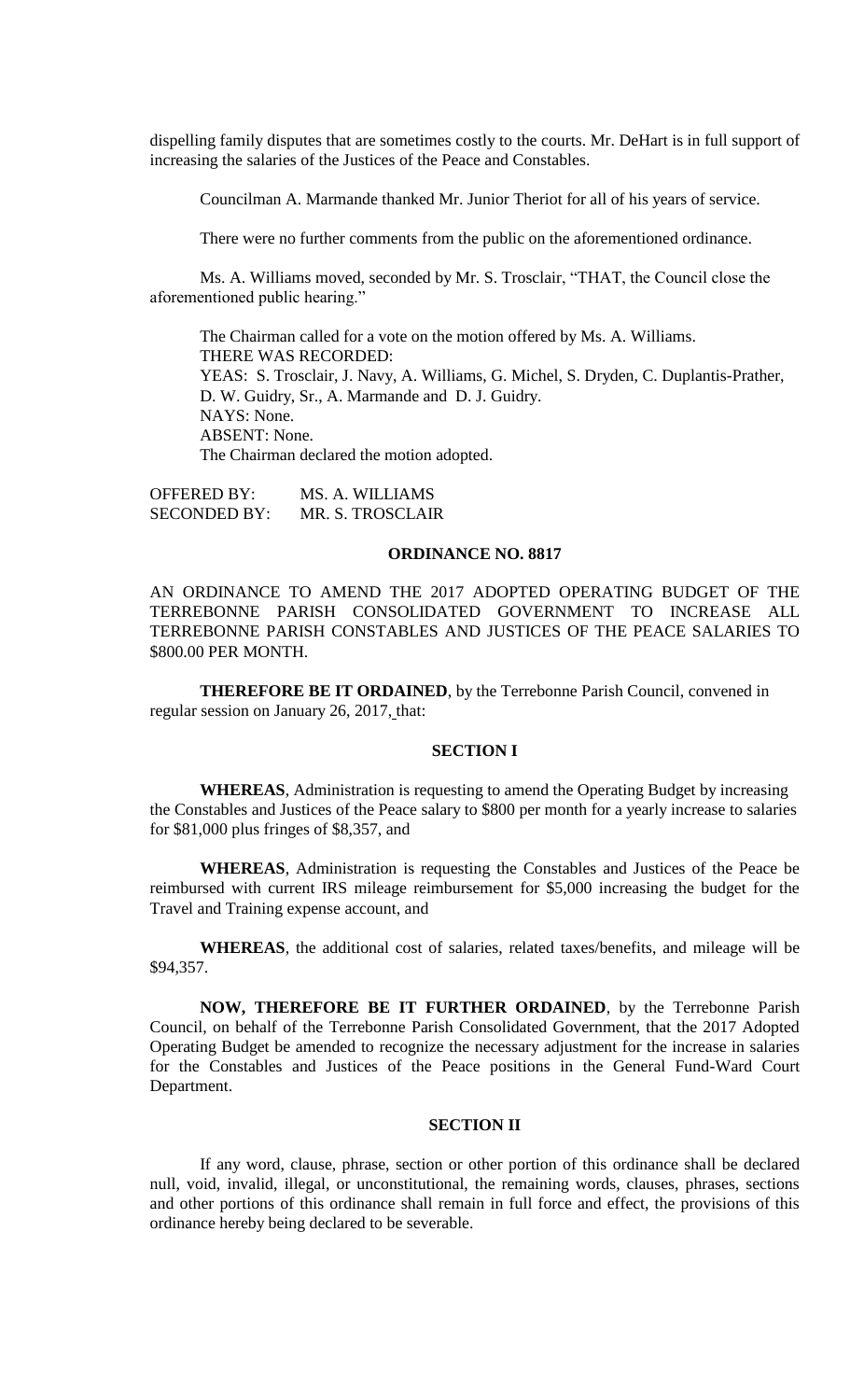## **SECTION III**

This ordinance shall become effective upon approval by the Parish President or as otherwise provided in Section 2-13(b) of the Home Rule Charter for a Consolidated Government for Terrebonne Parish, whichever occurs sooner.

This ordinance, having been introduced and laid on the table for at least two weeks, was voted upon as follows:

THERE WAS RECORDED: YEAS: S. Trosclair , J. Navy, A. Williams, S. Dryden, A. Marmande, D. J. Guidry. NAYS: G. Michel and D.W. Guidry, Sr. NOT VOTING: None. ABSTAINING: C. Duplantis-Prather. ABSENT: None. The Chairman declared the ordinance adopted on this, the 8th day February 2017.

## **ATTACHMENT C - Ward Court**

|                         |                | 2017          |         |
|-------------------------|----------------|---------------|---------|
|                         | <b>Adopted</b> | <b>Change</b> | Amended |
| Salaries & Wages        | 91,800         | 81,000        | 172,800 |
| <b>FICA</b>             | 7,031          | 5,022         | 12,053  |
| Medicare                | 1,644          | 1,175         | 2,819   |
| Pension                 | 3,024          | 2,160         | 5,184   |
| Travel & Training       | 5,000          | 5,000         | 10,000  |
| Fund Balance (decrease) | N/A            | (94,357)      | N/A     |

#### *\*(Ordinance Adopted After Discussion)*

Discussion ensued with some Council members expressing their budget concerns and asking whether or not increasing the salaries of the Justices of the Peace and Constables, at this time, would cause the parish General Fund Balance (savings account) to go below a healthy balance; noting that Administration would have to amend the operating budget and that may cause deficit spending to occur.

Mr. D. W. Guidry, Sr. *offered a substitute motion*, seconded by Ms. C. Duplantis-Prather, "THAT, the Council request Administration to include in the 2018 budget process the increase of salaries for the Justices of the Peace, Constables and Houma Police Department."

The Chairman called for a vote on *substitute motion* offered by Mr. D. W. Guidry, Sr. THERE WAS RECORDED: YEAS: G. Michel, C. Duplantis-Prather and D. W. Guidry, Sr. NAYS: S. Trosclair, J. Navy, A. Williams, S. Dryden, A. Marmande and D. J. Guidry. ABSENT: None. The Chairman declared the motion *failed*.

Discussion continued with several Council members expressing their concerns in increasing the salaries of the Justices of Peace and Constables and stated that they provide a vital service to the parish.

Constable Kyle Neal, Constable for Ward 6, thanked the Council and Administration for the job that they perform. He explained, for clarification purposes, that Justices of the Peace and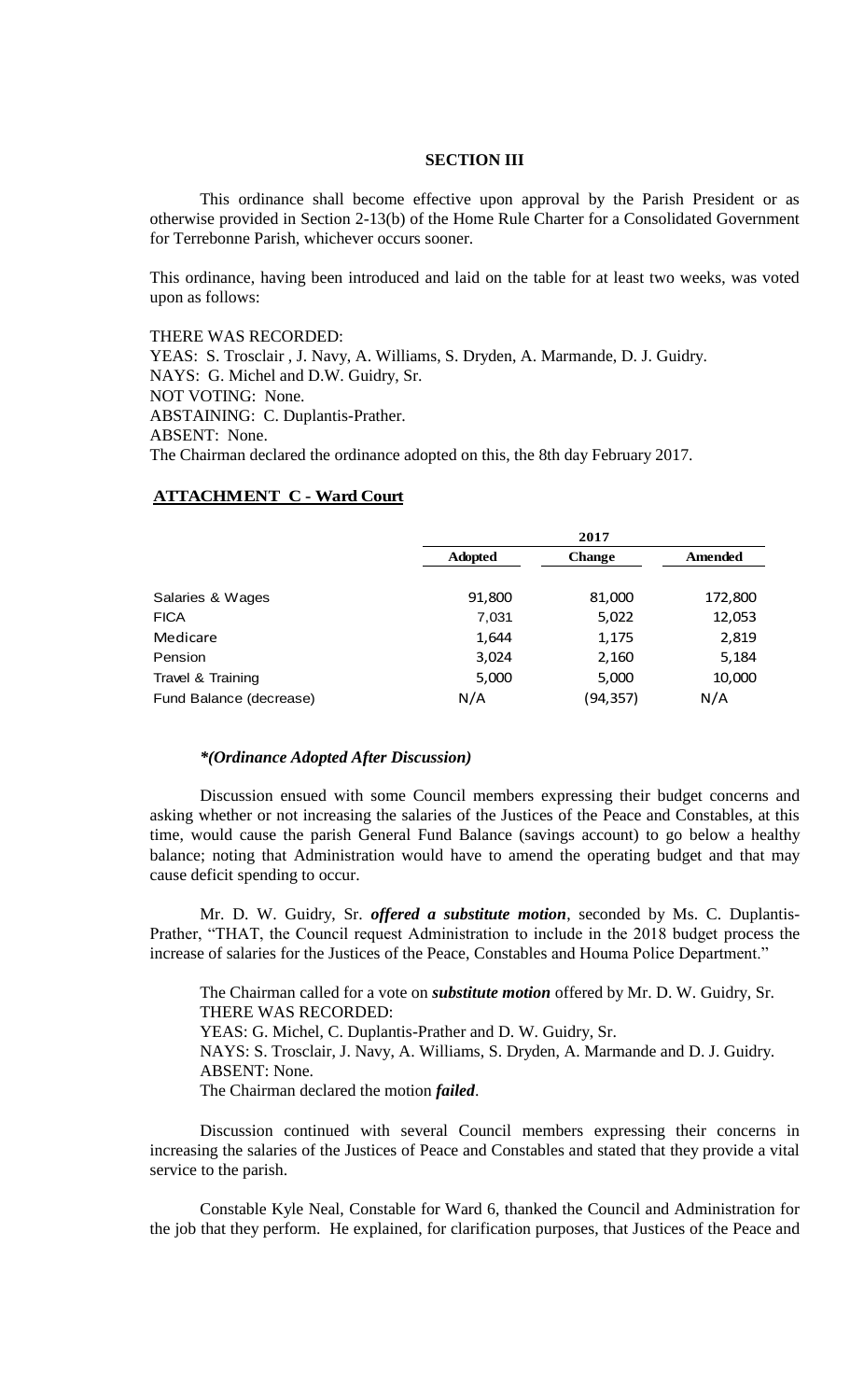Constables are considered law enforcement officers. Mr. Neal explained that they work in danger every time they respond to a call or assist a resident with an issue. He is willing to be the liaison for the Justices of the Peace and Constables and update the Council and Administration on incidents that occur in and around their perspective areas. Mr. Neal asked the Council to support the ordinance of increasing the salaries of the Justices of the Peace and Constables.

Parish President G. Dove summarized the budget and explained that Administration is working diligently to keep the parish's General Fund balance healthy; noting that after the 2017 budget adjustments, no employee has been "laid off" and the parish is functioning normally.

Justice of the Peace Robert "Yogi" Naquin, Justice of the Peace for Ward 1, stated that he has been the Justice of the Peace for 33 years and he loves the job that he does. He explained that Justices of Peace saves the parish money when they perform services for the citizens of Terrebonne Parish. Mr. Naquin stated that the Justices of the Peace and Constables are governed by the Louisiana State Attorney General's Office and Louisiana Supreme Court. He appreciates the Council and everything that they are doing for them and ask the Council to approve the aforementioned ordinance.

*\*The Chairman called for the vote on the ordinance offered by Ms. A. Williams,*  **seconded by Mr. S. Trosclair. Mr. G. Michel and Mr. D. W. Guidry, Sr. were recorded as voting "***NAY***". Ms. C. Duplantis-Prather was recorded as "***ABSTAINING***".** The ordinance was adopted.

Ms. A. Williams moved, seconded by Mr. S. Trosclair, "THAT, the Council continue with the regular order of business."

The Chairman called for a vote on the motion offered by Ms. A. Williams. THERE WAS RECORDED: YEAS: S. Trosclair, J. Navy, A. Williams, G. Michel, S. Dryden, C. Duplantis-Prather, D. W. Guidry, Sr., A. Marmande and D. J. Guidry. NAYS: None. ABSENT: None. The Chairman declared the motion adopted.

Under Agenda Item 2A – Public Wishing to Address the Council (No speaker cards were submitted as of agenda deadline)

The Chairman called for a report on the Budget and Finance Committee meeting held on 02/06/17, whereupon the Committee Chairwoman, noting ratification of minutes calls public hearings on February 22, 2017 at 6:30 p.m., rendered the following:

## **BUDGET & FINANCE COMMITTEE**

## **FEBRUARY 6, 2017**

The Chairwoman, Arlanda Williams, called the Budget & Finance Committee meeting to order at 5:30 p.m. in the Terrebonne Parish Council Meeting Room with an Invocation offered by Committee member J. Navy and the Pledge of Allegiance led by Committee member D. J. Guidry. Upon roll call, Committee Members recorded as present were: S. Trosclair, J. Navy, A. Williams, G. Michel, S. Dryden, C. Duplantis-Prather, D. W. Guidry, Sr., A, Marmande and D. J. Guidry. A quorum was declared present.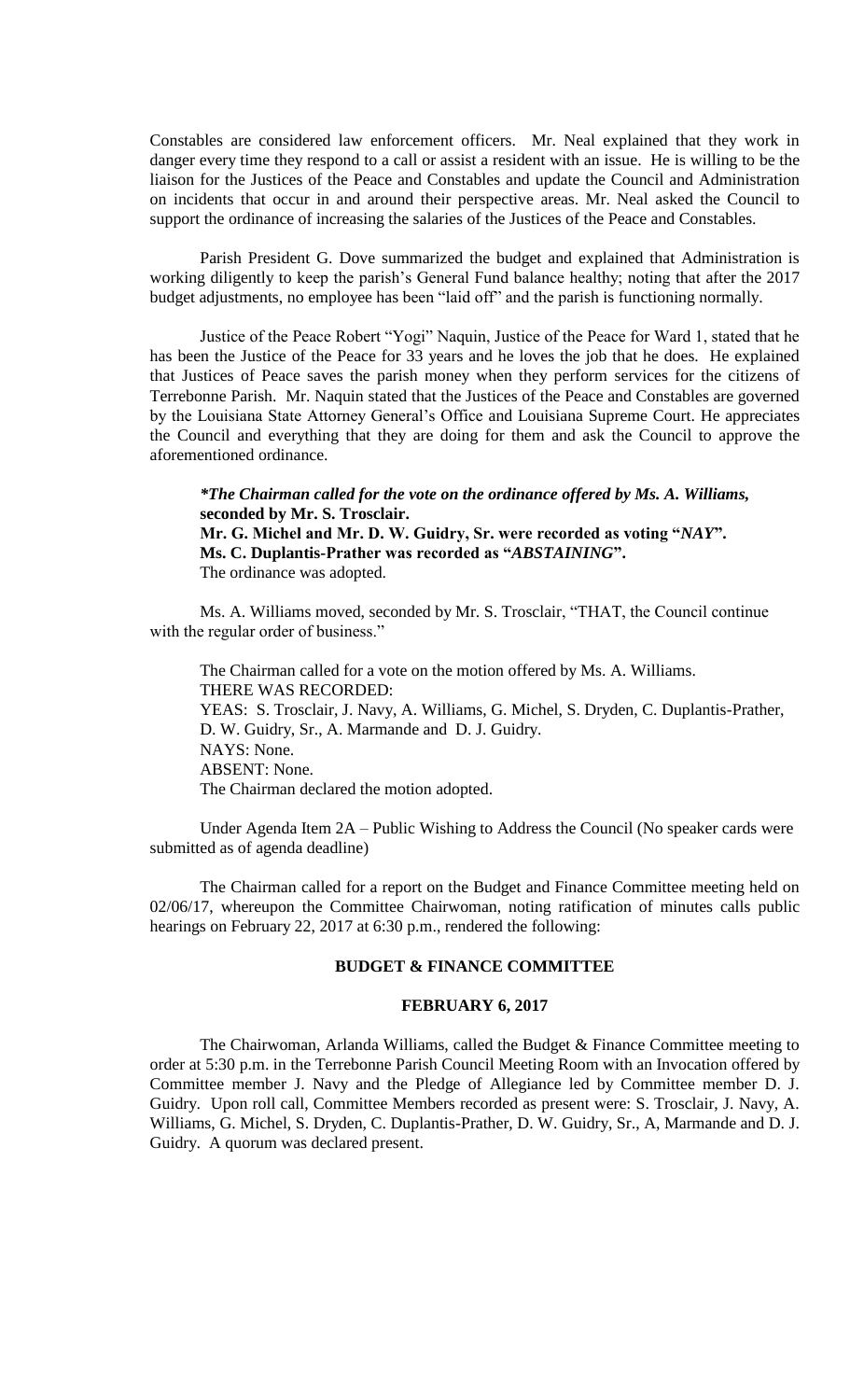## OFFERED BY: MR. S. TROSCLAIR SECONDED BY: MS. C. DUPLANTIS-PRATHER

### **RESOLUTION NO. 17-044**

**WHEREAS** on August 27, 2015 bids were obtained by St. Charles Parish Wastewater Department for the purpose of purchasing Submersible Flygt Pumps or Approved Equal (Bid Number 16-122), with the option to renew for an additional year (2017) , and

**WHEREAS**, St. Charles Parish and Gulf States Engineering Co., Inc. has elected to renew the contract for Submersible Flygt Pumps under Contract #17-122 for the year January 1, 2017 to December 31 2017, and

**WHEREAS**, after careful review by Gregory E. Bush, Pollution Control Administrator and Mike Toups, Public Works Director, it has been determined that the unit prices be accepted and award be made to Gulf States Engineering Co., Inc. to provide Submersible Flygt Pumps or Approved Equal should be accepted as per the attached documents, and

**WHEREAS**, the Parish Administration has recommended the acceptance of the unit prices for the aforementioned Submersible Flygt Pumps or Approved Equal purchases as per the attached documents.

**NOW THEREFORE BE IT RESOLVED**, that the Terrebonne Parish Council (Budget and Finance Committee), on behalf of the Terrebonne Parish Consolidated Government, that the recommendation of the Parish Administration be approved and the purchase of the Submersible Flygt Pumps be accepted as per the attached documents.

### **THERE WAS RECORDED:**

YEAS: S. Trosclair, J. Navy, A. Williams, G. Michel, S. Dryden, C. Duplantis-Prather, D. W. Guidry, Sr., A. Marmande, and D. J. Guidry. NAYS: None. ABSTAINING: None. ABSENT: None. The Chairwoman declared the resolution adopted on this the 6th day of February 2017.

\* \* \* \* \* \* \* \* \*

Upon questioning from Committee member C. Duplantis-Prather, Parish Manager A. Levron explained that the aforementioned cooperative agreement allows the parish to use bids received by St. Charles Parish and the benefit of low pricing when purchasing the Submersible Flygt Pumps.

| OFFERED BY:         | MS. C. DUPLANTIS-PRATHER |
|---------------------|--------------------------|
| <b>SECONDED BY:</b> | MR. G. MICHEL            |

## **RESOLUTION NO. 17-045**

**WHEREAS,** on December 28, 2016 bids were received by the Terrebonne Parish Consolidated Government for Bid 16-ANSHLTR-80 Purchase and Installation of New/Unused Fencing for the Perimeter of the New Animal Shelter Facility for the Animal Shelter Division of the Utilities Department, and

**WHEREAS,** after careful review by the Purchasing Division, Valerie Robinson, Animal Shelter Manager and Ernest Brown, Associate Utilities Director it has been determined that the lowest qualified bid for Items #1 and #2 (base bid) is that of Hamp's Construction LLC, in the amount of Fifty-Nine Thousand, Six Hundred and Seventy-Five Dollars (\$59,675.00) and the bid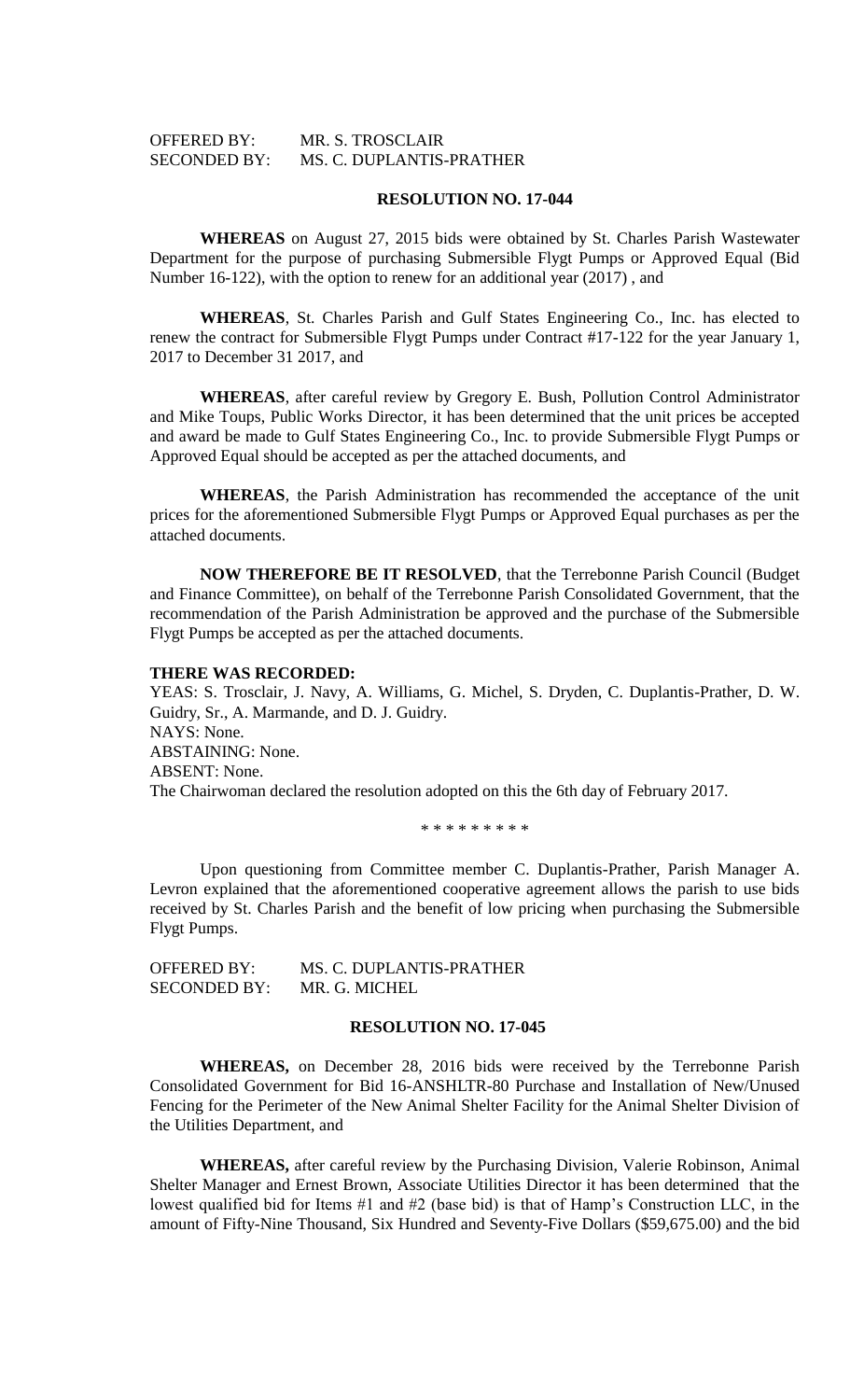of Triple B Construction & Fence Co., Inc. must be rejected for failure to comply with the "Requirements and Instructions for Bidders", and

**WHEREAS,** Parish Administration has concurred with the recommendation that the bid of Hamp's Construction LLC, be accepted at the aforementioned price for Bid 16-ANSHLTR-80 Purchase and Installation of New/Unused Fencing for the Perimeter of the New Animal Shelter Facility and the bid of Triple B Construction & Fence Co. , Inc. be rejected as per the attached documents, and

**NOW, THEREFORE BE IT RESOLVED** by the Terrebonne Parish Council (Budget & Finance Committee), on behalf of the Terrebonne Parish Consolidated Government that the recommendation of Parish Administration is approved for the purchase and installation of fencing for the Animal Shelter Division, as per attached documents.

## **THERE WAS RECORDED:**

YEAS: S. Trosclair, J. Navy, A. Williams, G. Michel, S. Dryden, C. Duplantis-Prather, D. W. Guidry, Sr., A. Marmande, and D. J. Guidry. NAYS: None. ABSTAINING: None. ABSENT: None. The Chairwoman declared the resolution adopted on this the 6th day of February 2017.

\* \* \* \* \* \* \* \* \*

Committee member C. Duplantis-Prather explained, to the public for clarification purposes, that the aforementioned bid is the lowest for this particular project.

| <b>OFFERED BY:</b>  | MS. C. DUPLANTIS-PRATHER |
|---------------------|--------------------------|
| <b>SECONDED BY:</b> | MR. D. W. GUIDRY, SR.    |

## **RESOLUTION NO. 17-046**

# AUTHORIZING THE PARISH PRESIDENT TO EXECUTE A COOPERATIVE ENDEAVOR AGREEMENT BETWEEN TERREBONNE PARISH CONSOLIDATED GOVERNMENT AND BAYOU REGIONAL ARTS COUNCIL

**WHEREAS**, Article VII, Section 14 of the Louisiana Constitution further provides that "[F]or a public purpose, the state and its political subdivisions or political corporations may engage in cooperative endeavors with each other, with the United States or its agencies, or with any public or private association, corporation or individual"; and,

**WHEREAS**, the mission of the Arts Council is to promote and provide cultural activities, through a partnership of private and public funding, that meets the needs of the community; and

**WHEREAS**, TPCG finds that providing funding for the terms of this cooperative endeavor will serve a public purpose and have a public benefit commensurate with the cost.

**WHEREAS**, it is the best interest of Terrebonne Parish to enter into an agreement with the Arts Council for the provisions of the Parish Art Funding Program.

**NOW THEREFORE, BE IT RESOLVED** by the Terrebonne Parish Council (Budget and Finance Committee), on behalf of Terrebonne Parish Consolidated Government, that the Parish President, Gordon E. Dove, is hereby authorized to execute a Cooperative Endeavor Agreement between Terrebonne Parish Consolidated Government and Bayou Regional Arts Council, containing substantially the same terms as those set out in the agreement.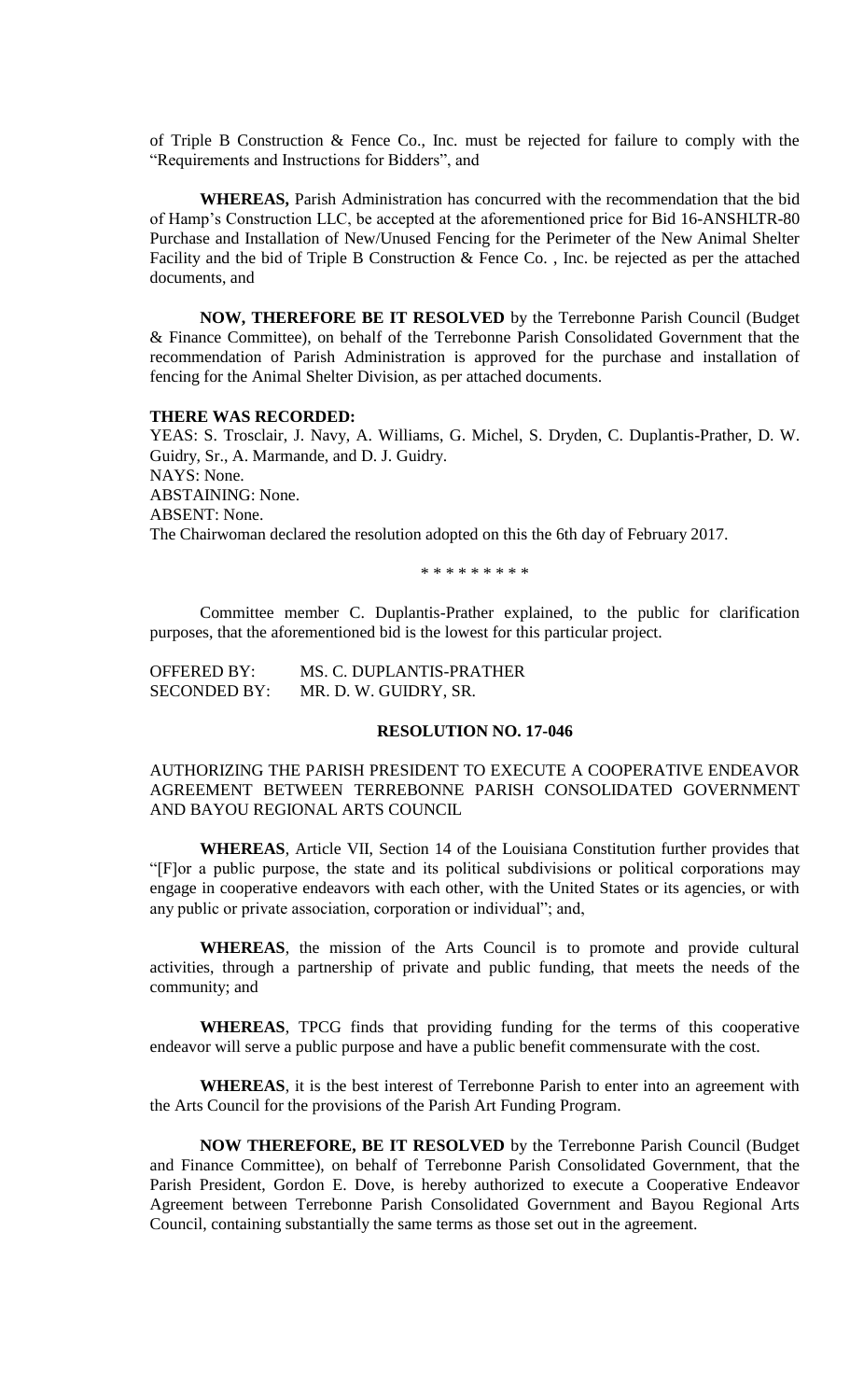## **THERE WAS RECORDED:**

YEAS: S. Trosclair, J. Navy, A. Williams, G. Michel, S. Dryden, C. Duplantis-Prather, D. W. Guidry, Sr., A. Marmande, and D. J. Guidry. NAYS: None. ABSTAINING: None. ABSENT: None. The Chairwoman declared the resolution adopted on this the 6th day of February 2017.

\* \* \* \* \* \* \* \* \*

Mr. S. Dryden moved, seconded by Mr. J. Navy, "THAT, the Budget & Finance Committee introduce an ordinance to amend the 2017 Adopted Operating Budget and the 5-year Capital Outlay of the Terrebonne Parish Consolidated Government for the following item and to provide for related matters:

I. Bayou Gardens Extension, \$618,000

and call a public hearing on said matter on Wednesday, February 22, 2017 at 6:30 p.m."

The Chairwoman called for the vote on the motion offered by Mr. S. Dryden. THERE WAS RECORDED: YEAS: S. Trosclair, J. Navy, A. Williams, G. Michel, S. Dryden, C. Duplantis-Prather D. W. Guidry, Sr., A. Marmande, and D. J. Guidry. NAYS: None. ABSENT: None. The Chairwoman declared the motion adopted.

Ms. C. Duplantis-Prather moved, seconded by Mr. G. Michel, "THAT, the Budget & Finance Committee introduce an ordinance to amend the 2017 Adopted Operating Budget and the 5-year Capital Outlay Budget of the Terrebonne Parish Consolidated Government for the following items:

- I. Houma Police-Vehicle Repair, \$1,000
- II. Downtown Development Corp., \$325
- III. Houma Police-Walmart Donation, \$1,000
- IV. Bayou LaCarpe Drainage Improvement Project, \$1,794

and call a public hearing on said matter on Wednesday, February 22, 2017 at 6:30 p.m."

The Chairwoman called for the vote on the motion offered by Ms. C. Duplantis-Prather. THERE WAS RECORDED: YEAS: S. Trosclair, J. Navy, A. Williams, G. Michel, S. Dryden, C. Duplantis-Prather, D. W. Guidry, Sr., A. Marmande, and D. J. Guidry. NAYS: None. ABSENT: None. The Chairwoman declared the motion adopted.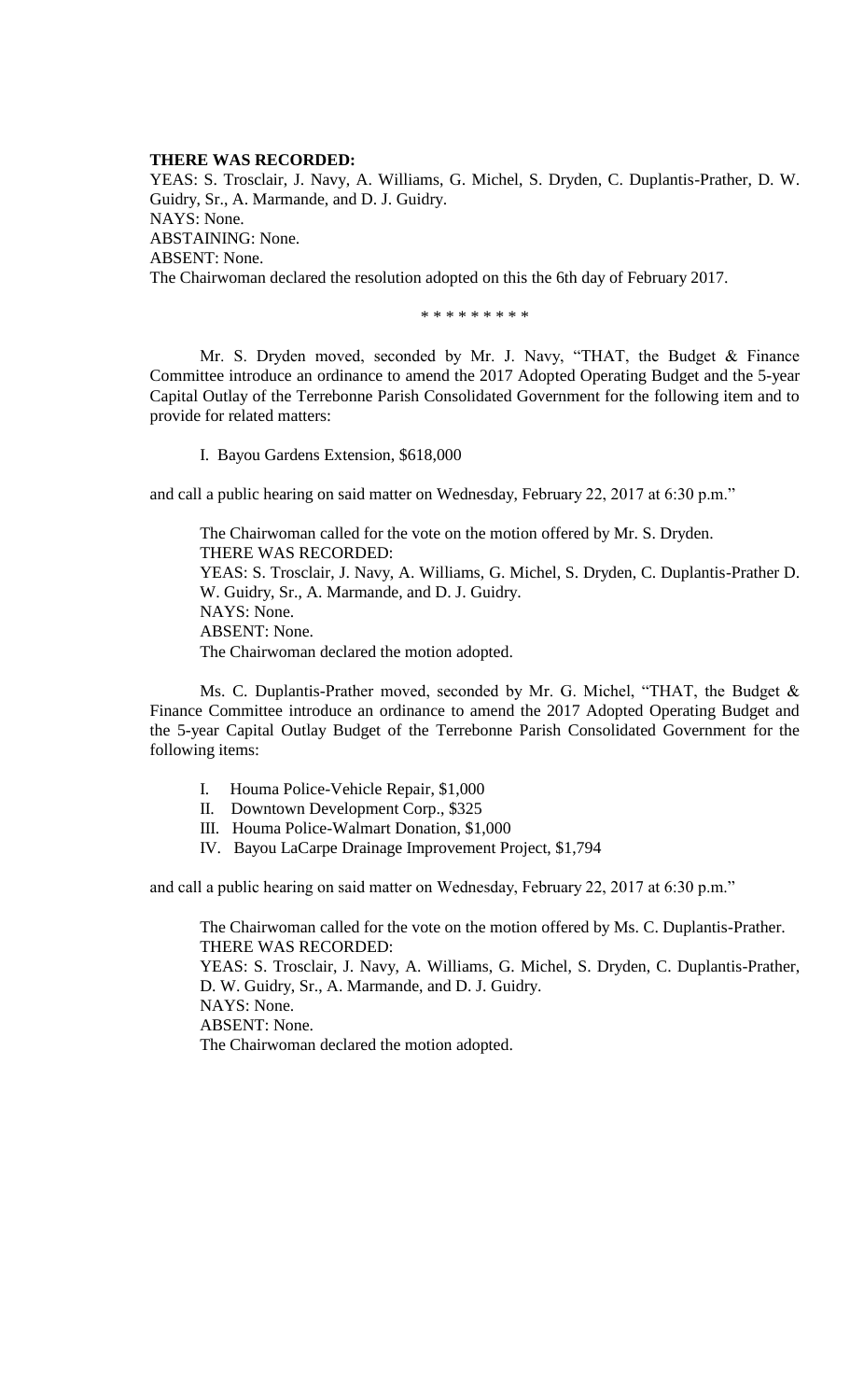| <b>OFFERED BY:</b>  | MR. D. W. GUIDRY, SR. |
|---------------------|-----------------------|
| <b>SECONDED BY:</b> | MR. S. TROSCLAIR      |

**WHEREAS,** on December 14, 2016 bids were received electronically via Central Auction House by the Terrebonne Parish Consolidated Government for Bid 16-WHSE-79 Purchase of New/Unused Electrical Inventory Products (12-Month Requirements Contract) , and

**WHEREAS,** after careful review by the Purchasing Division and Mary Crochet, Warehouse Manager, it has been determined that the lowest qualified bids are that of Reulet Electric Supplies LLC, Gresco Utility Supply, Wesco Distribution, Inc., Stuart C. Irby Company, Utility & Industrial Supply LLC, Bayou Black Electric, Buccaneer Services, Inc. and Basic Supply LLC, and the bid of Techline must be rejected for failure to comply with the "Requirements and Instructions for Bidders", and

**WHEREAS,** should the awarded vendor be unable to supply the Warehouse Division with the required electrical inventory products, the Warehouse Division shall be authorized to award the item(s) to the next lowest qualified bidder, and

**WHEREAS,** Parish Administration concurs with the recommendation to award the bids of Reulet Electric Supplies LLC, Gresco Utility Supply, Wesco Distribution, Inc., Stuart C. Irby Company, Utility & Industrial Supply LLC, Bayou Black Electric, Buccaneer Services, Inc. and Basic Supply LLC for Bid 16-WHSE-79 Purchase of New/Unused Electrical Inventory Products (12-Month Requirements Contract) and reject the bid of Techline as per attached documents, and

**NOW, THEREFORE BE IT RESOLVED** by the Terrebonne Parish Council (Budget and Finance Committee), on behalf of the Terrebonne Parish Consolidated Government, that the recommendation of Parish Administration be approved for the purchase of electrical inventory products as per the attached documents

#### **THERE WAS RECORDED:**

YEAS: S. Trosclair, J. Navy, A. Williams, G. Michel, S. Dryden, C. Duplantis-Prather, D. W. Guidry, Sr., A. Marmande, and D. J. Guidry. NAYS: None. ABSTAINING: None. ABSENT: None. The Chairwoman declared the resolution adopted on this the 6th day of February 2017.

## \* \* \* \* \* \* \* \* \*

Mr. D. W. Guidry, Sr. moved, seconded by Mr. S. Trosclair, "THAT, there being no further business to come before the Budget & Finance Committee, the meeting be adjourned."

The Chairwoman called for the vote on the motion offered by Mr. D. W. Guidry, Sr. THERE WAS RECORDED: YEAS: S. Trosclair, J. Navy, A. Williams, G. Michel, S. Dryden, C. Duplantis-Prather, D. W. Guidry, Sr., A. Marmande and D. J. Guidry. NAYS: None. ABSENT: None. The Chairwoman declared the motion adopted and the meeting was adjourned at 5:35 p.m.

Arlanda J. Williams, Chairwoman

Tammy E. Triggs, Minute Clerk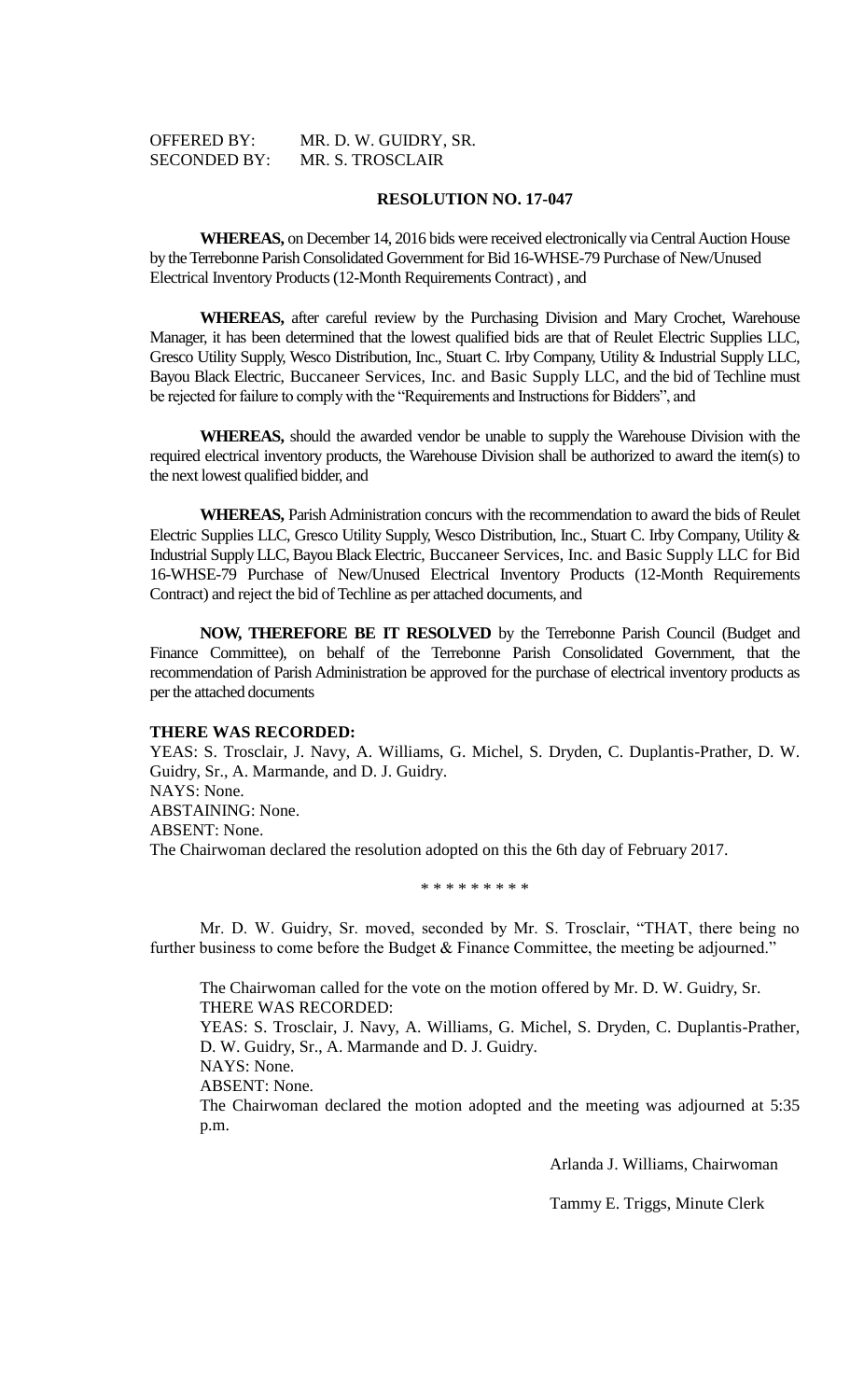Ms. A. Williams moved, seconded by Mr. S. Trosclair, "THAT, the Council accept and ratify the minutes of the Budget and Finance Committee meeting held on 02/06/17."

The Chairman called for a vote on the motion offered by Ms. A. Williams. THERE WAS RECORDED: YEAS: S. Trosclair, J. Navy, A. Williams, G. Michel, S. Dryden, C. Duplantis-Prather, D. W. Guidry, Sr., A. Marmande and D. J. Guidry. NAYS: None. ABSENT: None. The Chairman declared the motion adopted.

Councilwoman A. Williams was recorded as exiting the proceedings at this time. (7:58 p.m.)

The Chairman called for a report on the Policy, Procedure and Legal Committee meeting held on 02/06/17, whereupon the Committee Chairman, noting ratification of minutes calls a public hearing on February 22, 2017 at 6:30 p.m., rendered the following:

#### **POLICY, PROCEDURE, & LEGAL COMMITTEE**

## **FEBRUARY 6, 2017**

The Chairman, Gerald Michel, called the Policy, Procedure, & Legal Committee meeting to order at 5:40 p.m. in the Terrebonne Parish Council Meeting Room with an Invocation offered by Committee member C. Duplantis-Prather and the Pledge of Allegiance led by Committee member D. J. Guidry. Upon roll call, Committee Members recorded as present were: S. Trosclair, J. Navy, A. Williams, G. Michel, S. Dryden, C. Duplantis-Prather, D. W. Guidry, Sr., A. Marmande and D. J. Guidry. A quorum was declared present.

Committee Chairman G. Michel thanked Council Chairman D. J. Guidry for the opportunity to serve as chair of the Policy, Procedure and Legal Committee.

Ms. C. Duplantis-Prather moved, seconded by Mr. S. Trosclair, "THAT, the Policy, Procedure, & Legal Committee approve the annual fire dispatch agreement between the Terrebonne Parish Communications District and TPCG City of Houma Fire Dept. for the fire department cost of fire dispatching services."

The Chairman called for the vote on the motion offered by Ms. C. Duplantis-Prather. THERE WAS RECORDED: YEAS: S. Trosclair, J. Navy, A. Williams, G. Michel, S. Dryden, C. Duplantis-Prather, D.W. Guidry, Sr., A. Marmande and D. J. Guidry. NAYS: None. ABSENT: None.

The Chairman declared the motion adopted.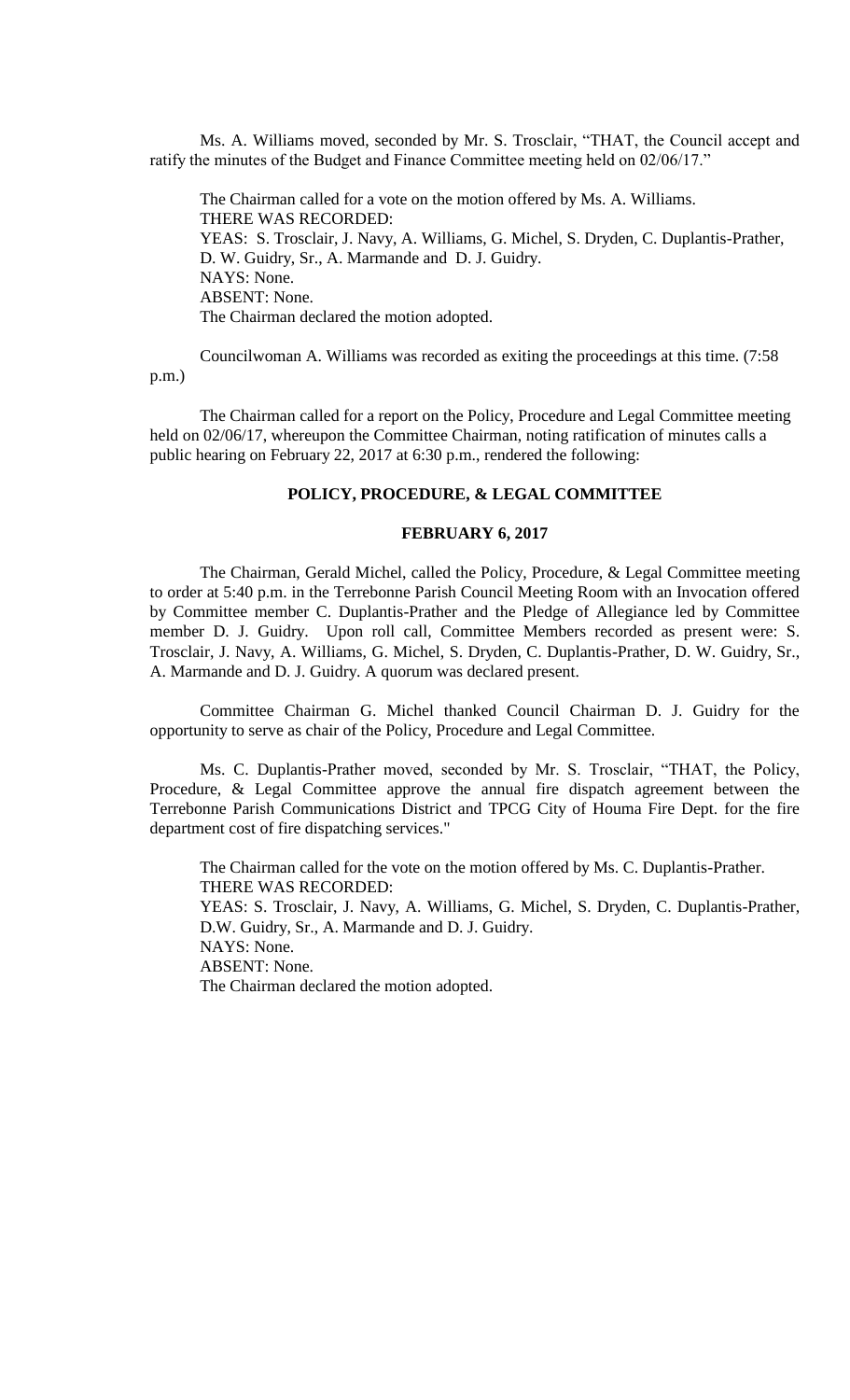# OFFERED BY: MR. D. W. GUIDRY, SR. SECONDED BY: MS. C. DUPLANTIS-PRATHER

### **RESOLUTION NO. 17-048**

# AUTHORIZING THE PARISH PRESIDENT TO EXECUTE A COOPERATIVE ENDEAVOR AGREEMENT BETWEEN TERREBONNE PARISH CONSOLIDATED GOVERNMENT AND UNITED STATES CONGRESSMAN STEVE SCALISE

**WHEREAS,** Article VII, Section 14C of the Constitution of the State of Louisiana provides that "for a public purpose, the state and its political subdivision…may engage in cooperative endeavors with each other, with the United States or its agencies, or with any public or private association, corporation or individual…," and

**WHEREAS,** "TPCG is authorized to lease or rent office space in the Terrebonne Parish Government Tower not currently needed for a public purpose and

**WHEREAS,** Congressman Scalise is presently seeking to continue renting office space necessary to provide factual information and to facilitate public access to his staff; and

**WHEREAS,** in the spirit of providing Terrebonne Parish residents access to information and their Congressman, TPCG has determined that there is sufficient space located on the seventh floor of the Government Tower, 8026 East Main Street, Houma, Louisiana to provide office space for the Parish's Congressman subject to the terms set out herein; and

**WHEREAS,** the above parities believe that this agreement serves a public purpose whose costs are no gratuitous given the benefits of public access to government officials.

**NOW, THEREFORE, BE IT RESOLVED**, by the Terrebonne Parish Council on behalf of the Terrebonne Parish President, Gordon E. Dove, is hereby submitted to execute a Cooperative Endeavor Agreement between Terrebonne Parish Consolidated Government and the United States Congressman Steve Scalise containing substantially the same terms as those set out in the attached agreement.

## **THERE WAS RECORDED:**

YEAS: S. Trosclair, J. Navy, A. Williams, G. Michel, S. Dryden, C. Duplantis-Prather, D. W. Guidry, Sr., A. Marmande, and D. J. Guidry. NAYS: None. ABSTAINING: None. ABSENT: None. The Chairman declared the resolution adopted on this the 6th day of February 2017.

\* \* \* \* \* \* \* \* \*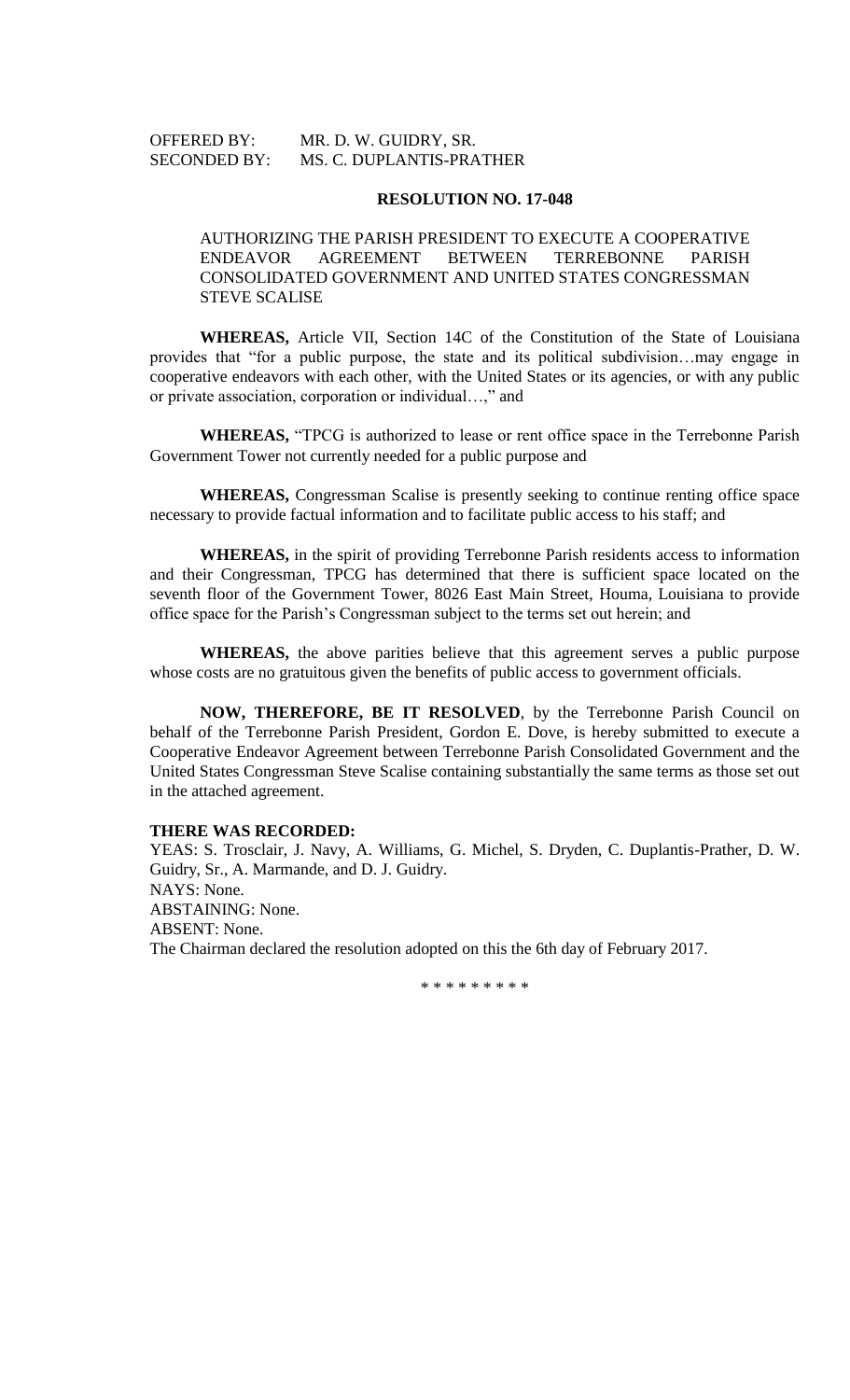# OFFERED BY: MS. C. DUPLANTIS-PRATHER SECONDED BY: MR. D. W. GUIDRY, SR.

### **RESOLUTION NO. 17-049**

**WHEREAS**, Terrebonne Parish Consolidated Government (TPCG) is authorized to provide Property Insurance, Equipment Floater, and Special Equipment Floater coverage through its Department of Risk Management; and

**WHEREAS**, Administration and the Risk Management Department reviewed and analyzed Property Insurance, Equipment Floater, and Special Equipment Floater Insurance quotes and submits a recommendation for Property Insurance, Special Equipment Floater, and Equipment Floater; and

**WHEREAS**, it is the recommendation of Administration and the Risk Management Department that the attached schedule of Property Insurance premiums become accepted effective for March 1, 2017.

**WHEREAS**, it is the recommendation of Administration and the Risk Management Department that the attached schedule for the Equipment Floater and Special Equipment Floater premiums become accepted effective for March 1, 2017.

**NOW THEREFORE BE IT RESOLVED**, by the Terrebonne Parish Council (Policy, Procedure and legal Committee) on behalf of the Terrebonne Parish Consolidated Government that the recommendation of Administration and the Risk Management Department is to accept the attached schedule of Property Insurance, Equipment Floater, and Special Equipment Floater premiums effective for March 1, 2017.

### **THERE WAS RECORDED:**

YEAS: S. Trosclair, J. Navy, A. Williams, G. Michel, S. Dryden, C. Duplantis-Prather, D. W. Guidry, Sr., A. Marmande, and D. J. Guidry. NAYS: None. ABSTAINING: None. ABSENT: None. The Chairman declared the resolution adopted on this the 6th day of February 2017.

\* \* \* \* \* \* \* \* \*

The Committee Chairman read Agenda Item No. 4 - RESOLUTION: Approving the recommendation of Administration and the Risk Management Department to accept the attached schedule for Boiler and Machinery premiums effective for March 1, 2017- noting that the item was pulled from tonight's agenda per Administration's request.

Ms. A. Williams moved, seconded by Ms. C. Duplantis-Prather, "THAT, the Policy, Procedure, & Legal Committee approve the co-sponsorship request from the American Cancer Society/Relay for Life for Terrebonne Parish on April 29, 2017 at the Houma-Terrebonne Civic Center."

The Chairman called for the vote on the motion offered by Ms. A. Williams. THERE WAS RECORDED: YEAS: S. Trosclair, J. Navy, A. Williams, G. Michel, S. Dryden, C. Duplantis-Prather, D.W. Guidry, Sr., A. Marmande and D. J. Guidry. NAYS: None. ABSENT: None. The Chairman declared the motion adopted.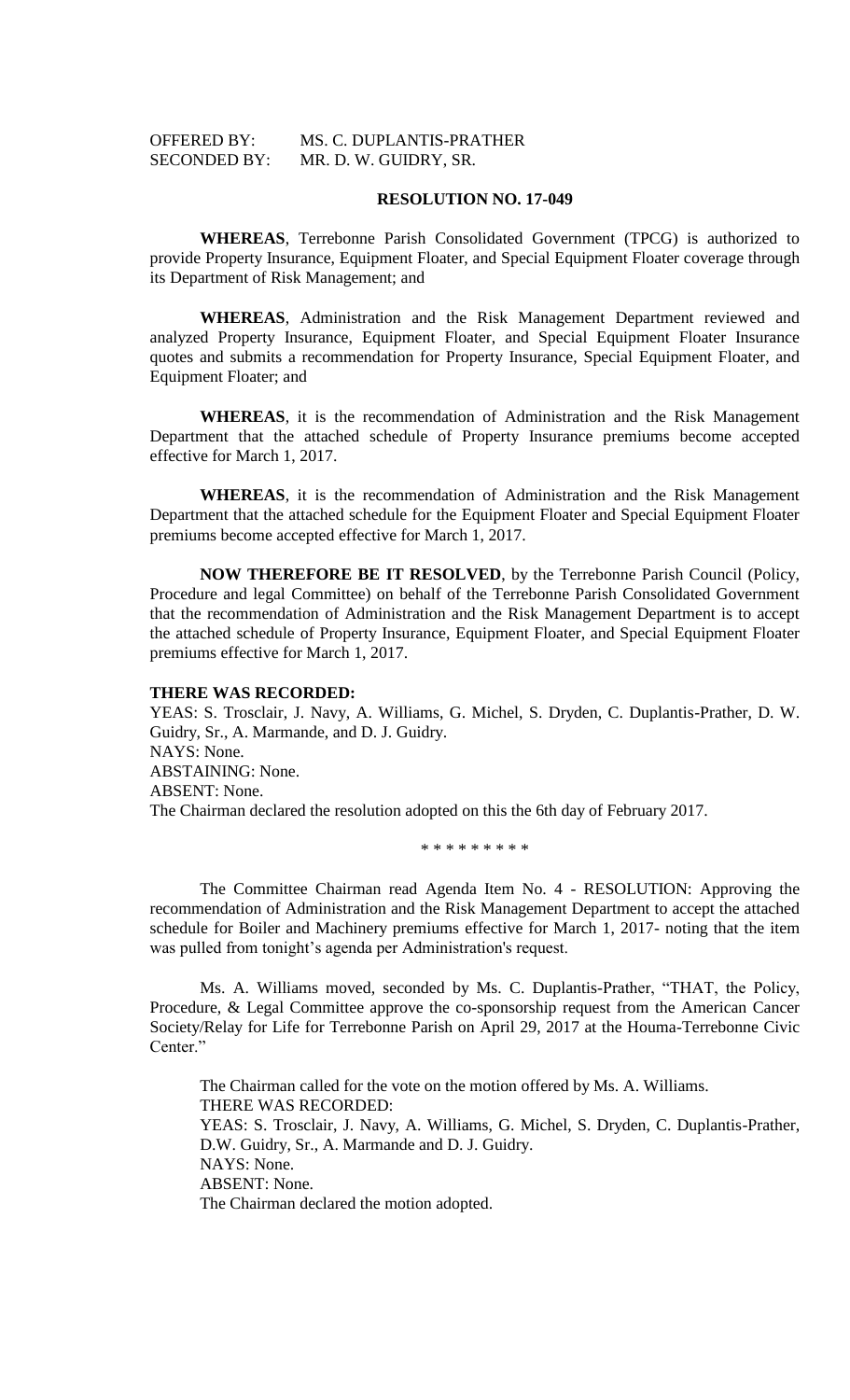Ms. A. Williams moved, seconded by Mr. S. Trosclair, "THAT, the Policy, Procedure, & Legal Committee approve the co-sponsorship request from Terrebonne High School for the 'Eye of the Tiger' 5K Fun Run to be held on Saturday, March 11, 2017 at Terrebonne High School."

The Chairman called for the vote on the motion offered by Ms. A. Williams. THERE WAS RECORDED: YEAS: S. Trosclair, J. Navy, A. Williams, G. Michel, C. Duplantis-Prather, D.W. Guidry, Sr., A. Marmande and D. J. Guidry. NAYS: None. ABSENT: None. ABSTAINING: S. Dryden. The Chairman declared the motion adopted.

Ms. C. Duplantis-Prather moved, seconded by Mr. D. W. Guidry, Sr., "THAT, the Policy, Procedure, & Legal Committee introduce an ordinance that will appoint Mr. Keith Hampton as a Council Minute Clerk, set the salary, set an effective date and call a public hearing on February 22, 2017 at 6:30 p.m."

The Chairman called for the vote on the motion offered by Ms. C. Duplantis-Prather. THERE WAS RECORDED: YEAS: S. Trosclair, J. Navy, A. Williams, G. Michel, S. Dryden, C. Duplantis-Prather, D.W. Guidry, Sr., A. Marmande and D. J. Guidry. NAYS: None. ABSENT: None. The Chairman declared the motion adopted.

Ms. C. Duplantis-Prather moved, seconded unanimously, "THAT, the Policy, Procedure, & Legal Committee approve the co-sponsorship request from the Terrebonne Foundation of Academic Excellence in Public Education's 17<sup>th</sup> Annual Run for Excellence Food Fest on Saturday, May 13, 2017 in Downtown Houma."

The Chairman called for the vote on the motion offered by Ms. C. Duplantis-Prather. THERE WAS RECORDED: YEAS: S. Trosclair, J. Navy, A. Williams, G. Michel, S. Dryden, C. Duplantis-Prather, D.W. Guidry, Sr., A. Marmande and D. J. Guidry. NAYS: None. ABSENT: None. The Chairman declared the motion adopted.

Mr. D. W. Guidry, Sr. moved, seconded by Mr. S. Dryden, "THAT, there being no further business to come before the Policy, Procedure, & Legal Committee, the meeting be adjourned."

The Chairman called for the vote on the motion offered by Mr. D. W. Guidry, Sr. THERE WAS RECORDED: YEAS: S. Trosclair, J. Navy, A. Williams, G. Michel, S. Dryden, C. Duplantis-Prather, D.W. Guidry, Sr., A. Marmande and D. J. Guidry. NAYS: None. ABSENT: None. The Chairman declared the motion adopted and the meeting was adjourned at 5:43 p.m.

Gerald Michel, Chairman

Tammy E. Triggs, Minute Clerk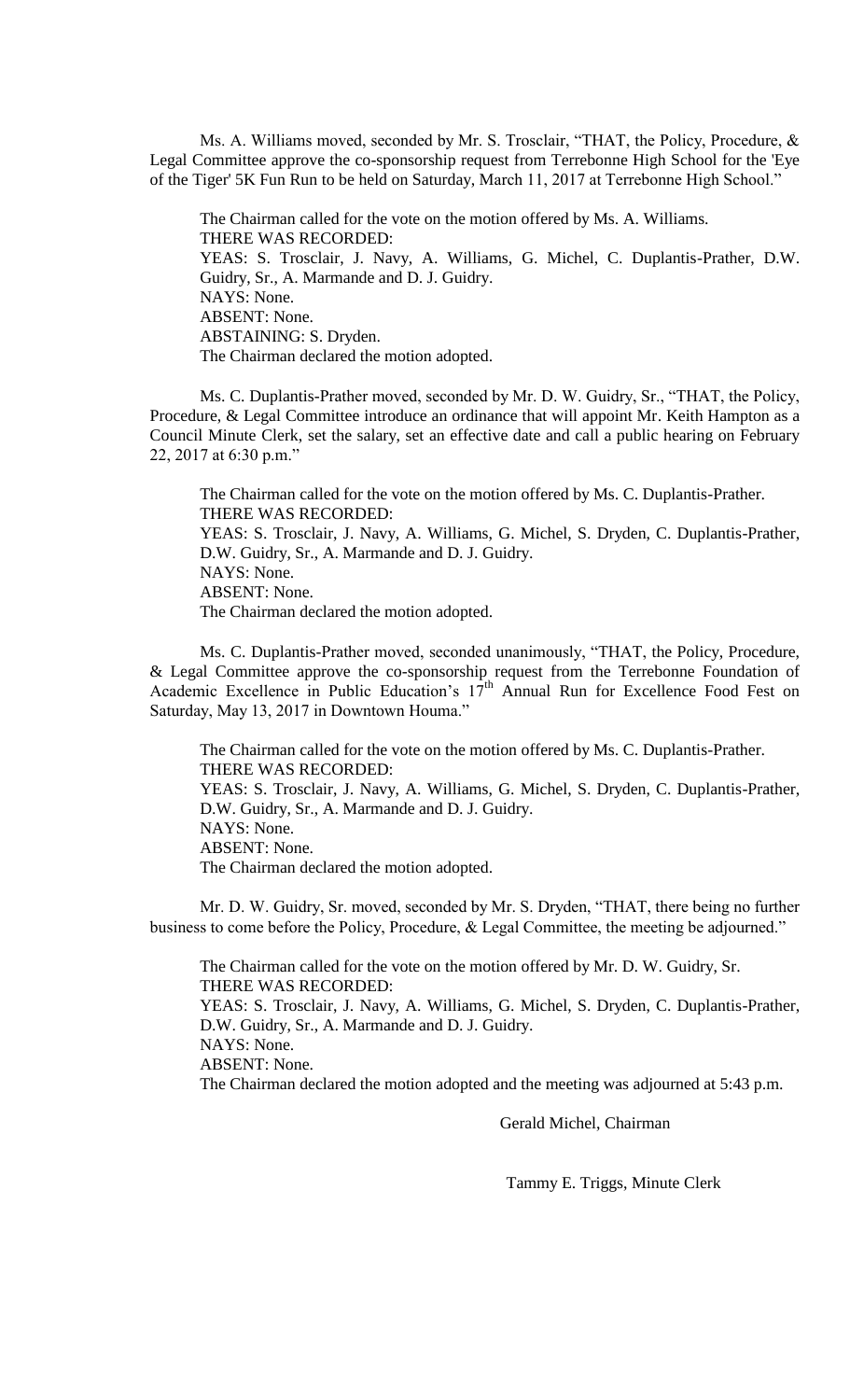Mr. G. Michel moved, seconded by Mr. S. Trosclair, "THAT, the Council accept and ratify the minutes of the Policy, Procedure and Legal Committee meeting held on 02/06/17."

The Chairman called for a vote on the motion offered by Mr. G. Michel. THERE WAS RECORDED: YEAS: S. Trosclair, G. Michel, S. Dryden, C. Duplantis-Prather, D. W. Guidry, Sr., A. Marmande and D. J. Guidry. NAYS: None. ABSENT: J. Navy and A. Williams. The Chairman declared the motion adopted.

The Chairman called for a report on the Public Services Committee meeting held on 02/06/17, whereupon the Committee Chairman, noting ratification of minutes calls public hearings on February 22, 2017, rendered the following:

# **PUBLIC SERVICES COMMITTEE**

#### **FEBRUARY 6, 2017**

The Chairman, Alidore "Al" Marmande, called the Public Services Committee meeting to order at 5:50 p.m. in the Terrebonne Parish Council Meeting Room with an Invocation offered by Committee member S. Dryden and the Pledge of Allegiance led by Committee member S. Trosclair. Upon roll call, Committee Members recorded as present were: S. Trosclair, J. Navy, A. Williams, G. Michel, S. Dryden, C. Duplantis-Prather, D. W. Guidry, Sr., A, Marmande and D. J. Guidry. A quorum was declared present.

Mr. S. Trosclair moved, seconded by Mr. J. Navy, "THAT, the Budget & Finance Committee introduce an ordinance that will revoke the right-of-way for approximately 130 linear feet of Parish Road 63, otherwise known as Mayfield Rd., and call a public hearing on Wednesday, February 22, 2017 at 6:30 p.m."

The Chairman called for the vote on the motion offered by Mr. S. Trosclair. THERE WAS RECORDED: YEAS: S. Trosclair, J. Navy, A. Williams, G. Michel, S. Dryden, C. Duplantis-Prather, D. W. Guidry, Sr., A. Marmande and D. J. Guidry. NAYS: None. ABSENT: None. The Chairman declared the motion adopted.

Mr. S. Trosclair moved, seconded by Mr. S. Dryden, "THAT, the Budget & Finance Committee introduce an ordinance that will revoke the right-of way for approximately 1600 linear feet of Point Barre Road and call a public hearing on Wednesday, February 22, 2017 at 6:30 p.m."

The Chairman called for the vote on the motion offered by Mr. S. Trosclair. THERE WAS RECORDED: YEAS: S. Trosclair, J. Navy, A. Williams, G. Michel, S. Dryden, C. Duplantis-Prather, D. W. Guidry, Sr., A. Marmande and D. J. Guidry. NAYS: None. ABSENT: None. The Chairman declared the motion adopted.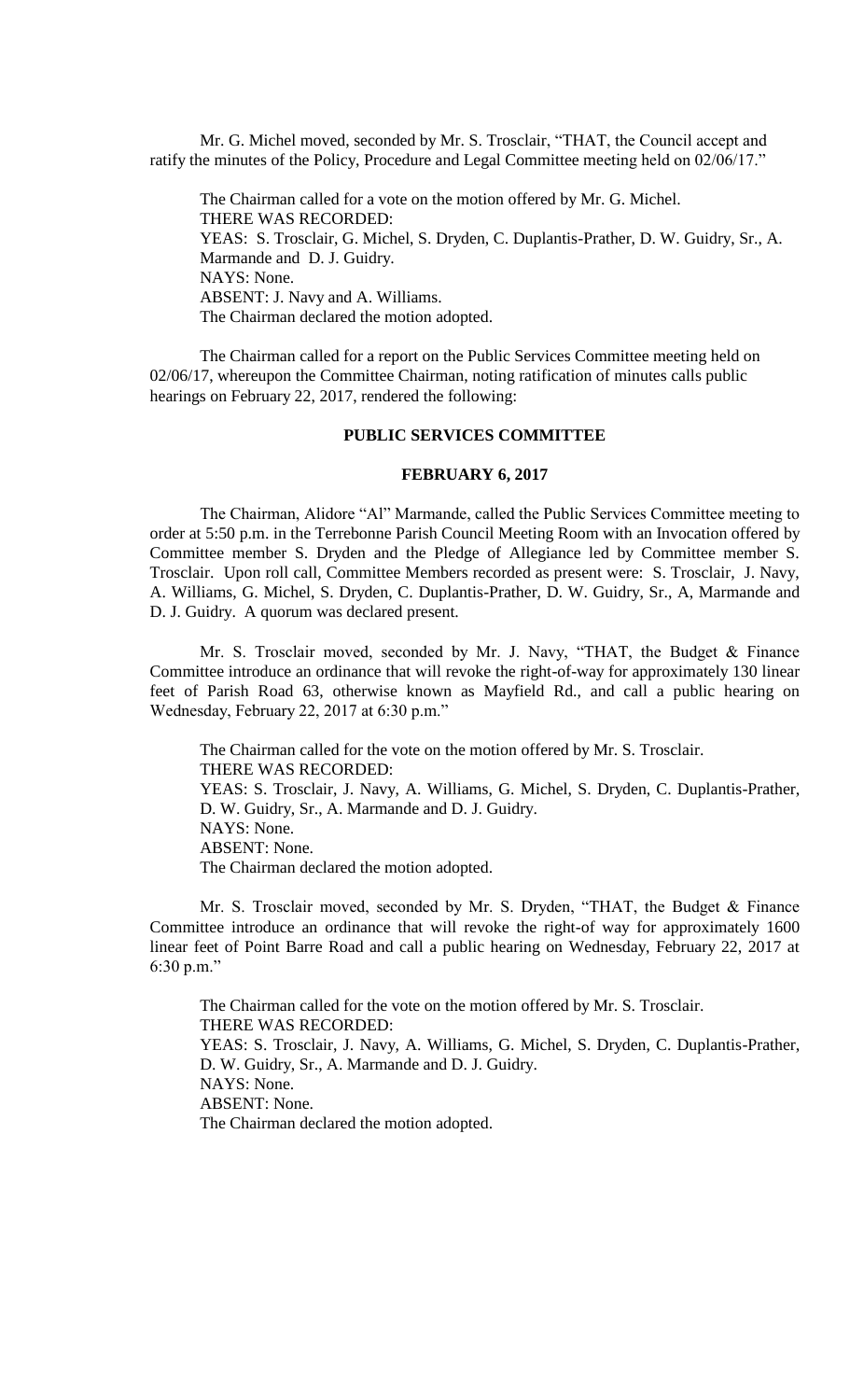| <b>OFFERED BY:</b>  | MR. S. TROSCLAIR |
|---------------------|------------------|
| <b>SECONDED BY:</b> | MR. S. DRYDEN    |

Authorizing the execution of Change Order No. 6 (Balancing) for the Construction Agreement for Parish Project No. 08-CR-29; Falgout Canal Freshwater Enhancement Project (CIAP), Terrebonne Parish, Louisiana.

**WHEREAS**, the Terrebonne Parish Consolidated Government entered into a contract dated March 14, 2016, with Hemphill Construction Company, Inc., for the Falgout Canal Freshwater Enhancement Project (CIAP), Parish Project No. 08-CR-29, Terrebonne Parish, Louisiana, and

**WHEREAS**, this change order is required to balance contract quantities with installed quantities on the project, and

**WHEREAS**, this change order will increase the contract by \$14,492.10 with no change in contract time, and

**WHEREAS**, this Change Order No. 6 (Balancing) has been recommended by the ENGINEER for this project, T. Baker Smith, LLC, Inc.

**NOW, THEREFORE BE IT RESOLVED** that the Terrebonne Parish Council, on behalf of the Terrebonne Parish Consolidated Government, does hereby approve and authorize the execution by Terrebonne Parish President Gordon E. Dove of Change Order No. 6 (Balancing) to the construction agreement with Hemphill Construction Company, Inc., for an increase of Fourteen Thousand, Four Hundred Ninety-Two Dollars and Ten Cents (\$14,492.10) with no increase in contract time, and

**BE IT FURTHER RESOLVED** that a certified copy of the resolution be forwarded to the Engineer, T. Baker Smith, LLC, Inc.

## **THERE WAS RECORDED:**

YEAS: S. Trosclair, J. Navy, A. Williams, G. Michel, S. Dryden, C. Duplantis-Prather, D. W. Guidry, Sr., A. Marmande, and D. J. Guidry. NAYS: None. ABSTAINING: None. ABSENT: None. The Chairwoman declared the resolution adopted on this the 6th day of February 2017.

\* \* \* \* \* \* \* \* \*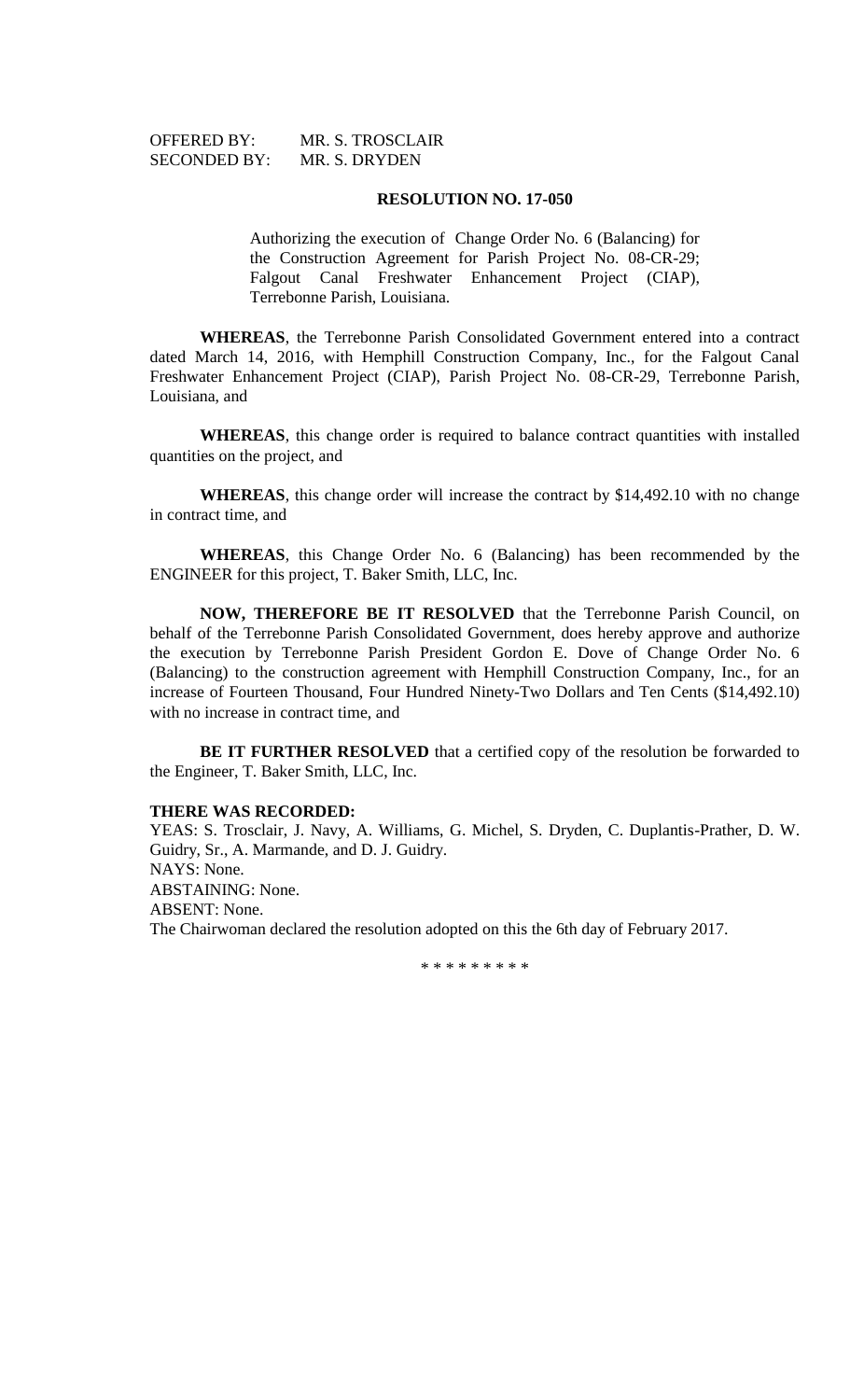| <b>OFFERED BY:</b>  | MR. D. J. GUIDRY |
|---------------------|------------------|
| <b>SECONDED BY:</b> | MR. S. TROSCLAIR |

Providing approval of Amendment No. 1 to the Engineering Agreement for Parish Project No. **16-LOCK-61**, **Petit Caillou Lock Structure Project**, Terrebonne Parish, Louisiana.

**WHEREAS**, the Terrebonne Parish Consolidated Government did enter into an original engineering agreement with All South Consulting Engineers, L.L.C. dated October 14, 2016, recordation number 1518736, for the Petit Caillou Lock Structure Project identified as Parish Project 16-LOCK-61, and

**WHEREAS**, the Engineering Agreement between OWNER and ENGINEER provides for certain limitations for Basic Services and specific Additional Services, and

**WHEREAS,** the Study and Report Phase was approved in the original engineering agreement, and

**WHEREAS,** TPCG is desirous of continuing with the design of the Petit Caillou Lock Structure Project, and

**WHEREAS**, GIS requested an amendment to their existing contract to provide services to continue with the design of the project, and

**WHEREAS**, the Engineer must receive written authorization from TPCG before beginning the design of any phase of work, and

**WHEREAS**, the TPCG is desirous of having these services continued so that there is a need for additional funds to be added to the contract, and

**WHEREAS**, this above work will increase the basic services section of the contract by \$302,200.00 and the additional services section by \$123,632.75.

**NOW, THEREFORE BE IT RESOLVED** that the Terrebonne Parish Council, on behalf of the Terrebonne Parish Consolidated Government, does hereby approve this Amendment No. 1 to the Engineering Agreement for an increase of \$302,200.00 in Basic Services and \$123,632.75 in additional services, and authorizes Parish President Gordon E. Dove to execute this Amendment No. 1 to the Engineering Agreement for the Petit Caillou Lock Structure Project Parish Project No. 16-LOCK-61, with GIS Engineering, LLC, and

**BE IT FURTHER RESOLVED** that a certified copy of the resolution be forwarded to the Engineer, GIS Engineering, LLC.

## **THERE WAS RECORDED:**

YEAS: S. Trosclair, J. Navy, A. Williams, G. Michel, S. Dryden, C. Duplantis-Prather, D. W. Guidry, Sr., A. Marmande, and D. J. Guidry. NAYS: None. ABSTAINING: None. ABSENT: None. The Chairwoman declared the resolution adopted on this the 6th day of February 2017.

\* \* \* \* \* \* \* \* \*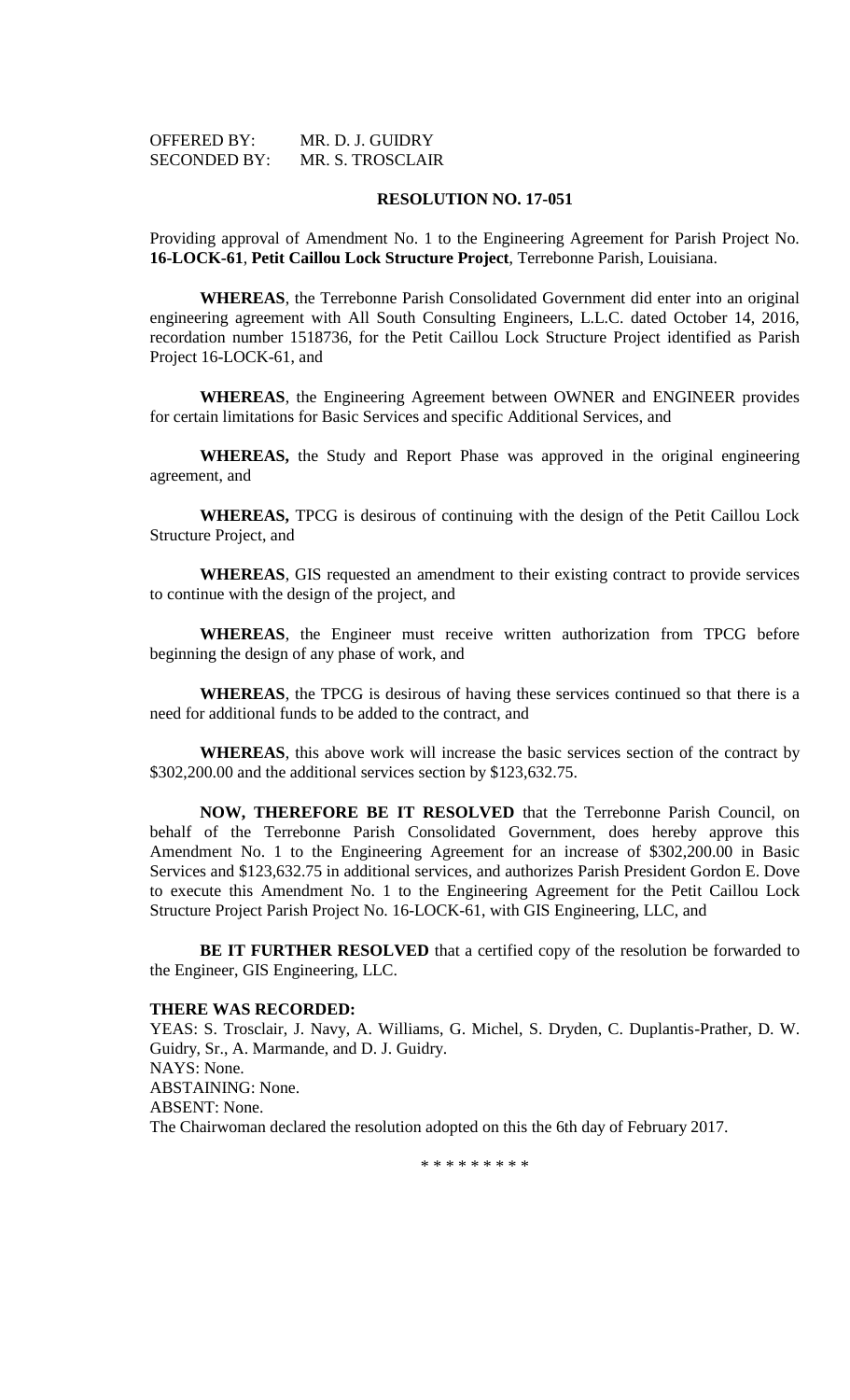| <b>OFFERED BY:</b>  | MR. S. TROSCLAIR |
|---------------------|------------------|
| <b>SECONDED BY:</b> | MR. S. DRYDEN    |

PROVIDING FOR THE RATIFICATION OF THE APPOINTMENT BY PARISH PRESIDENT GORDON E. DOVE OF THE FIRM OF GIS ENGINEERING, LLC TO PROVIDE ENGINEERING SERVICES FOR PARISH PROJECT NO. 17-SEW-06, STP LEVEE REHABILITATION AT CELLS 2 & 3, AND ALSO AUTHORIZING THE PARISH PRESIDENT TO EXECUTE THE APPROPRIATE ENGINEERING CONTRACT DOCUMENTS FOR THIS PROJECT.

**WHEREAS**, Terrebonne Parish is desirous to Rehabilitate the South Wastewater Treatment Plant interior levee between Cells 2 and 3, and

**WHEREAS**, the Terrebonne Parish Consolidated Government would like to proceed with the design of this project for the STP Levee Rehabilitation at Cells 2 & 3, and

**WHEREAS**, Parish President Gordon E. Dove has recommended that the firm of GIS Engineering, LLC, be retained to provide the necessary professional services for this project, and

**NOW, THEREFORE BE IT RESOLVED**, that the Terrebonne Parish Council (Public Services Committee), on behalf of the Terrebonne Parish Consolidated Government, that the recommendation of Parish President Gordon E. Dove, be ratified and that the engineering firm of GIS Engineering, LLC be retained to provide the necessary professional services for Parish Project No. 17-SEW-06, STP Levee Rehabilitation at Cells 2 & 3 and that Parish President Gordon E. Dove be authorized to execute any and all documents with said firm for this project.

#### **THERE WAS RECORDED:**

YEAS: S. Trosclair, J. Navy, A. Williams, G. Michel, S. Dryden, C. Duplantis-Prather, D. W. Guidry, Sr., A. Marmande, and D. J. Guidry. NAYS: None. ABSTAINING: None. ABSENT: None. The Chairwoman declared the resolution adopted on this the 6th day of February 2017.

\* \* \* \* \* \* \* \* \*

OFFERED BY: MR. S. TROSCLAIR SECONDED BY: MS. A. WILLIAMS

# **RESOLUTION NO. 17-053**

AUTHORIZING THE EXECUTION OF CHANGE ORDER NO. 2 TO THE CONSTRUCTION AGREEMENT FOR PARISH PROJECT NO. 14-SEW-21, NORTH WASTEWATER TREATMENT PLANT ELECTRICAL IMPROVEMENTS, TERREBONNE PARISH, LOUISIANA.

**WHEREAS**, the Terrebonne Parish Consolidated Government entered into a construction agreement April 15, 2016, with E-3 Electrical, Inc., Recordation Number 1505280, for Parish Project No. 14-SEW-21, North Wastewater Treatment Plant Electrical Improvements, Terrebonne Parish, Louisiana, and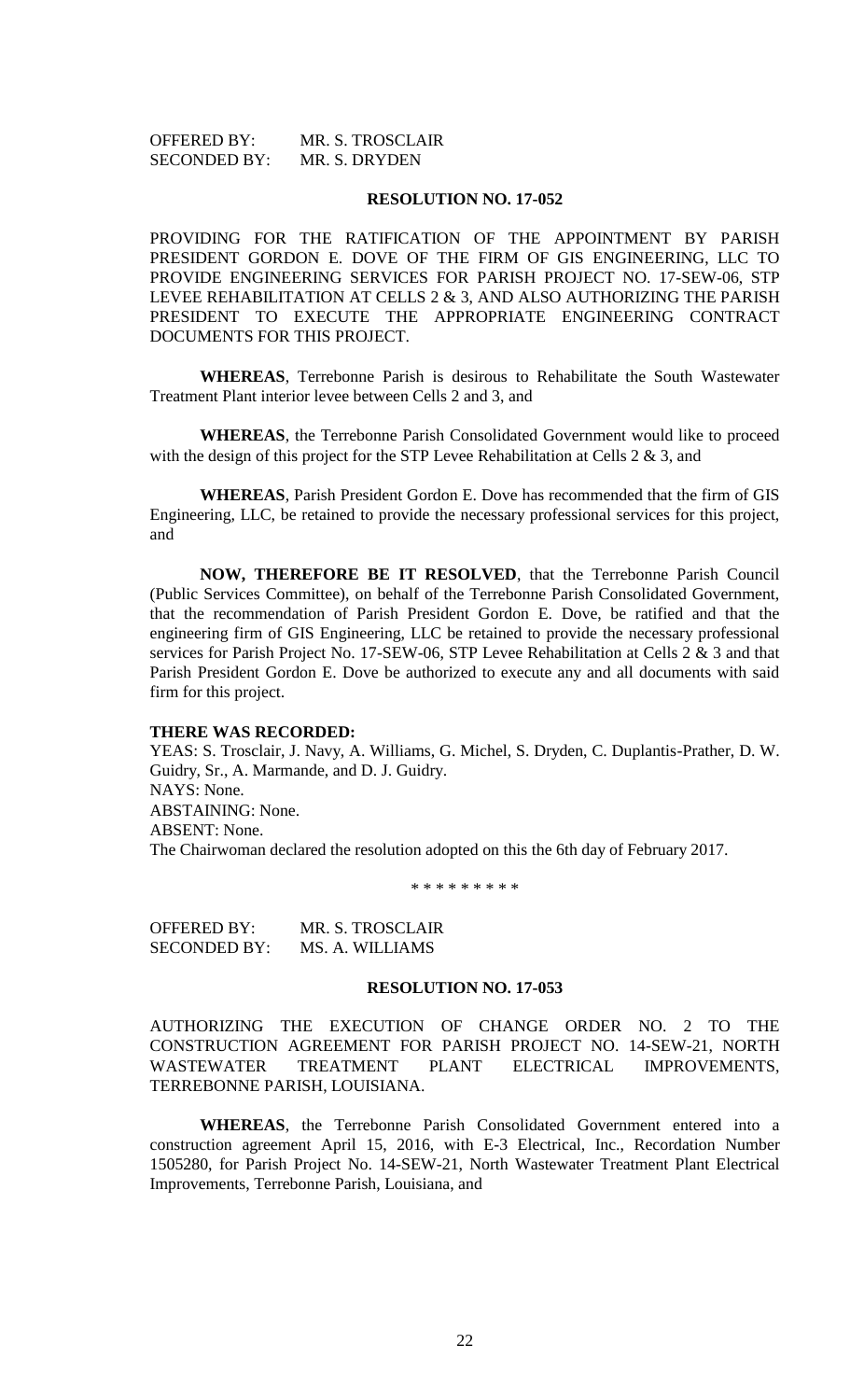**WHEREAS**, TPCG is desirous to add an additional 50 contract days for additional lead time for submittal process for equipment fabrication, and

**WHEREAS**, this change order will increase the calendar days by 50 contract days for additional lead time for equipment fabrication, and

**WHEREAS**, this Change Order No. 2 has been recommended by the Engineer, Providence Engineering and Design, LLC, for this project.

**NOW, THEREFORE BE IT RESOLVED** that the Terrebonne Parish Council on behalf of the Terrebonne Parish Consolidated Government, does hereby approve and authorize the execution by Terrebonne Parish President Gordon E. Dove of Change Order No. 2 to the construction agreement with E-3 Electrical, Inc., for Parish Project No. 14-SEW-21, North Wastewater Treatment Plant Electrical Improvements, Terrebonne Parish, Louisiana for an increase of 50 calendar days, and

**BE IT FURTHER RESOLVED** that a certified copy of the resolution be forwarded to the Engineer, Providence Engineering and Design, LLC.

## **THERE WAS RECORDED:**

YEAS: S. Trosclair, J. Navy, A. Williams, G. Michel, S. Dryden, C. Duplantis-Prather, D. W. Guidry, Sr., A. Marmande, and D. J. Guidry. NAYS: None. ABSTAINING: None. ABSENT: None. The Chairwoman declared the resolution adopted on this the 6th day of February 2017.

\* \* \* \* \* \* \* \* \*

OFFERED BY: MR. S. TROSCLAIR SECONDED BY: MR. S. DRYDEN

## **RESOLUTION NO. 17-054**

PROVIDING FOR THE ACCEPTANCE OF WORK PERFORMED BY CYCLE CONSTRUCTION CO., INC., IN ACCORDANCE WITH THE CERTIFICATE OF SUBSTANTIAL COMPLETION FOR PARISH PROJECT NO. 10-SEW-96, CWSRF CONTRACT NO. 221492-01, ASHLAND WETLAND ASSIMILATION DISCHARGE SYSTEM, TERREBONNE PARISH, LOUISIANA.

**WHEREAS**, THE TERREBONNE PARISH CONSOLIDATED GOVERNMENT ENTERED INTO A CONTRACT DATED AUGUST 18, 2015, WITH CYCLE CONSTRUCTION CO., INC., RECORDATION NUMBER 1487666, FOR PARISH PROJECT NO. 10-SEW-96, ASHLAND WETLAND ASSIMILATION DISCHARGE SYSTEM, TERREBONNE PARISH, LOUISIANA, AND

**WHEREAS**, the work performed has been inspected by authorized representative of the Owner, Engineer and Contractor found to be substantially complete, and

**WHEREAS**, the Engineer for this project, Providence Engineering and Design, LLC, recommends the acceptance of the substantial completion, and

**WHEREAS**, this substantial completion is contingent upon approval from the Louisiana Department of Environmental Quality, and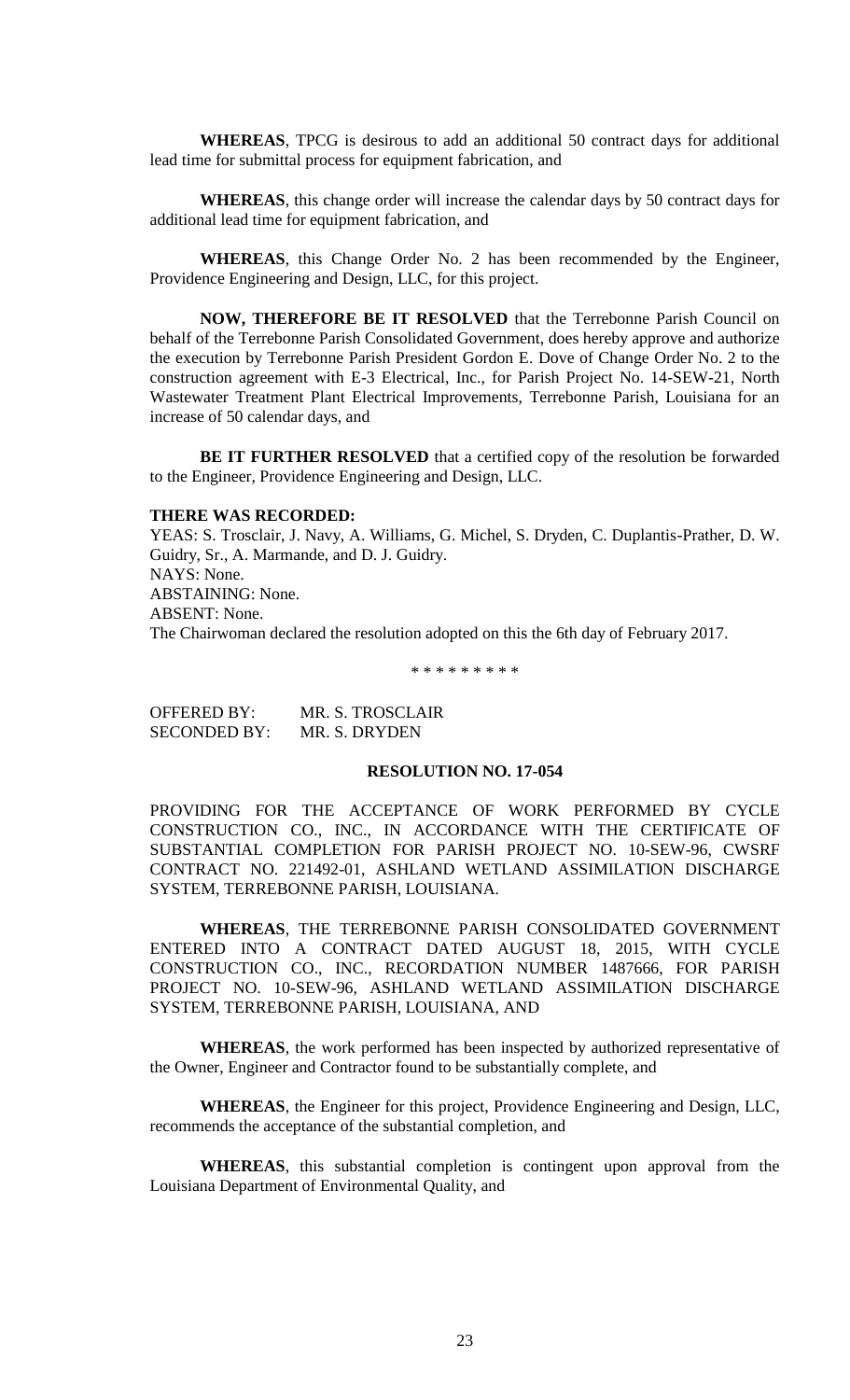**NOW THEREFORE BE IT RESOLVED**, that the Terrebonne Parish Council (Public Services Committee), on behalf of the Terrebonne Parish Consolidated Government, does hereby accept the work performed, effective as of the date of recording of this resolution, and does authorize and direct the Clerk of Court and Ex-Officio Recorder of Mortgages of Terrebonne Parish to note this acceptance thereof in the margin of the inscription of said contract under Entry No. 1487666 of the Records of Terrebonne Parish, Louisiana, and

**BE IT FURTHER RESOLVED**, that a certified copy of the resolution be forwarded to the Engineer, Providence Engineering and Design, LLC, and

BE IT FURTHER RESOLVED, that a certified copy of this resolution be recorded in the office of the Clerk of Court of Terrebonne Parish to commence a 45-day clear lien period, and

**BE IT FURTHER RESOLVED**, that the Administration is authorized to make payment of retainage upon the presentation of a Clear Lien Certificate.

#### **THERE WAS RECORDED:**

YEAS: S. Trosclair, J. Navy, A. Williams, G. Michel, S. Dryden, C. Duplantis-Prather, D. W. Guidry, Sr., A. Marmande, and D. J. Guidry. NAYS: None. ABSTAINING: None. ABSENT: None. The Chairwoman declared the resolution adopted on this the 6th day of February 2017.

\* \* \* \* \* \* \* \* \*

Upon questioning from Committee member D. J. Guidry, Parish Manager A. Levron explained that the aforementioned system is operating, but there is a water quality issue. He noted that once this issue is resolved, water will be able to gravity flow into the system and will be functioning as intended.

| OFFERED BY:         | MS. A. WILLIAMS  |
|---------------------|------------------|
| <b>SECONDED BY:</b> | MR. S. TROSCLAIR |

### **RESOLUTION NO. 17-055**

Authorizing the execution of a Cooperative Endeavor Agreement between the State of Louisiana through the Department of Transportation and Development and the Terrebonne Parish Consolidated Government, for the replacement of sewer gravity lines along Lafayette, Street, Terrebonne Parish, Louisiana.

**WHEREAS**, Article VII, § 14 (C) of the Louisiana Constitution of 1974 provides that "For a public purpose, the state and its political subdivisions or political corporations may engage in cooperative endeavors with each other, with the United States or its agencies, or with any public or private association, corporation, or individual.";

**WHEREAS**, DOTD intends to overlay Lafayette Street (LA Highway 312) from LA Highway 311 to West Park Avenue (LA Highway 24) identified by State Project Number H.009660, hereinafter referred to as "the Project";

**WHEREAS**, Terrebonne Parish currently owns and operates a gravity sewer line located within the Project limits; and

**WHEREAS**, Terrebonne Parish has expressed a desire to construct and install a replacement sewer line along with the necessary manholes on Lafayette Street (LA Highway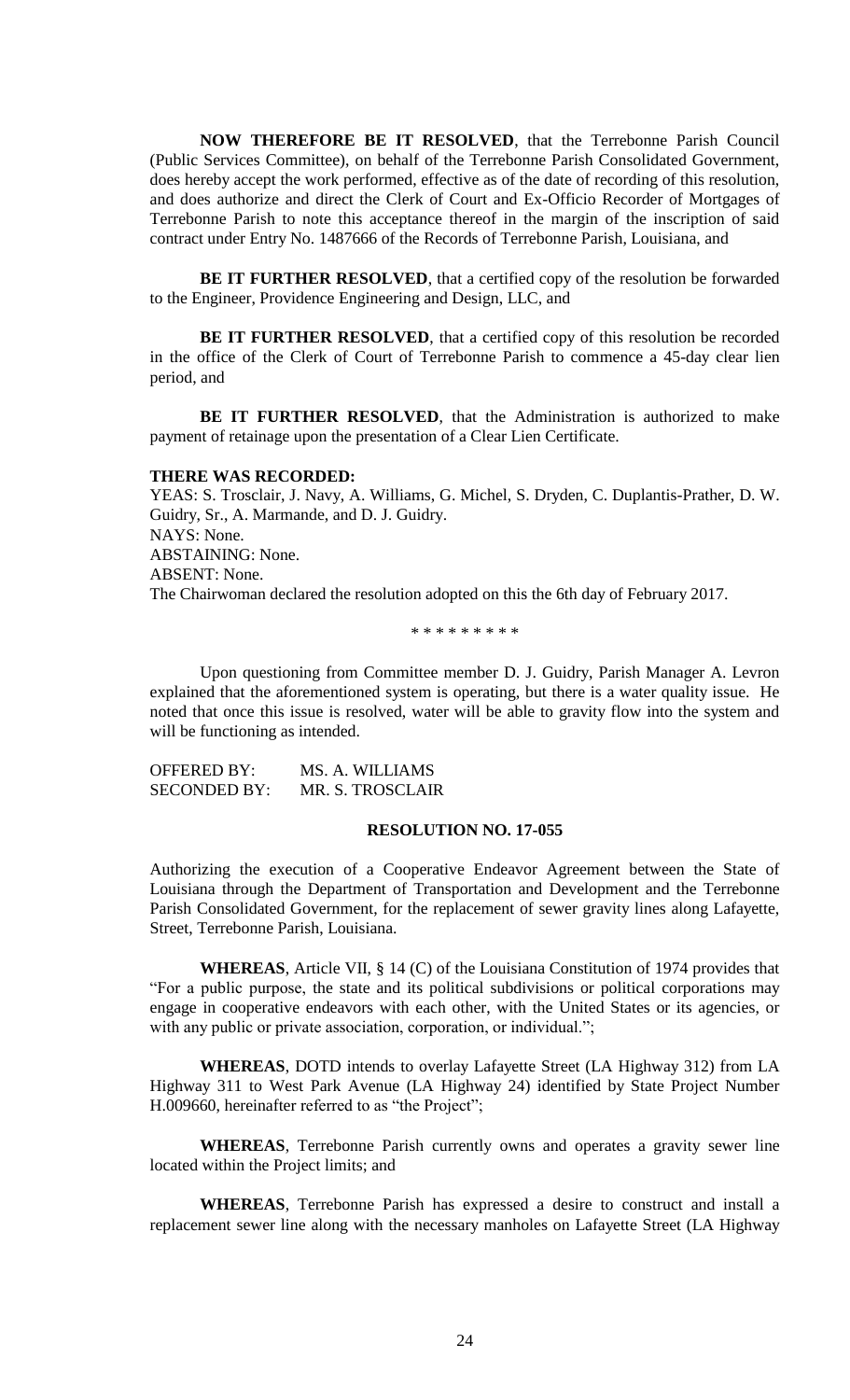312) between Bond Street (LA Highway 3040) and High Street, as well as rerouted waterlines around two additional manholes, as will be more fully shown on the final plans, a copy of which will be appended hereto by reference as Exhibit "A"; and

**WHEREAS**, DOTD desires to cooperate with the Terrebonne Parish in its efforts to construct and install a replacement sewer line along with the necessary manholes on Lafayette Street (LA Highway 312) between Bond Street (LA Highway 3040) and High Street, as well as rerouted waterlines around two additional manholes,

**NOW THEREFORE BE IT RESOLVED** that the Terrebonne Parish Council (Public Services Committee), on behalf of the Terrebonne Parish Consolidated Government hereby authorizes its Parish President to execute a Cooperative Endeavor Agreement with the DOTD containing substantially the same terms as those contained within the attached agreement.

## **THERE WAS RECORDED:**

YEAS: S. Trosclair, J. Navy, A. Williams, G. Michel, S. Dryden, C. Duplantis-Prather, D. W. Guidry, Sr., A. Marmande, and D. J. Guidry. NAYS: None. ABSTAINING: None. ABSENT: None. The Chairwoman declared the resolution adopted on this the 6th day of February 2017.

\* \* \* \* \* \* \* \* \*

OFFERED BY: MS. A. WILLIAMS SECONDED BY: MR. S. TROSCLAIR

### **RESOLUTION NO. 17-056**

Providing for the ratification of the appointment by Parish President Gordon E. Dove of the firm of GIS Coastal Design & Engineering to provide engineering services for the Falgout Canal Road Repaving Project, and also authorizing Parish President Gordon E. Dove to execute the appropriate engineering contract documents for this project.

**WHEREAS**, Falgout Canal Road is in dire need of being repaved due to the construction of the Falgout Canal Road Levee Project, and

**WHEREAS**, Terrebonne Parish wishes to repave Falgout Canal Road, and

**WHEREAS**, Parish President Gordon E. Dove has recommended that the firm of GIS Coastal Design & Engineering be retained to provide the necessary professional services for this project, and

**NOW, THEREFORE BE IT RESOLVED**, that the Terrebonne Parish Council, on behalf of the Terrebonne Parish Consolidated Government, that the Parish President Gordon E. Dove be ratified and that the engineering firm of GIS Coastal Design & Engineering be retained to provide the necessary professional services for Falgout Canal Road Repaving Project, and that Parish President Gordon E. Dove be authorized to execute any and all documents with said firm for this project.

## **THERE WAS RECORDED:**

YEAS: S. Trosclair, J. Navy, A. Williams, G. Michel, S. Dryden, C. Duplantis-Prather, D. W. Guidry, Sr., A. Marmande, and D. J. Guidry. NAYS: None. ABSTAINING: None.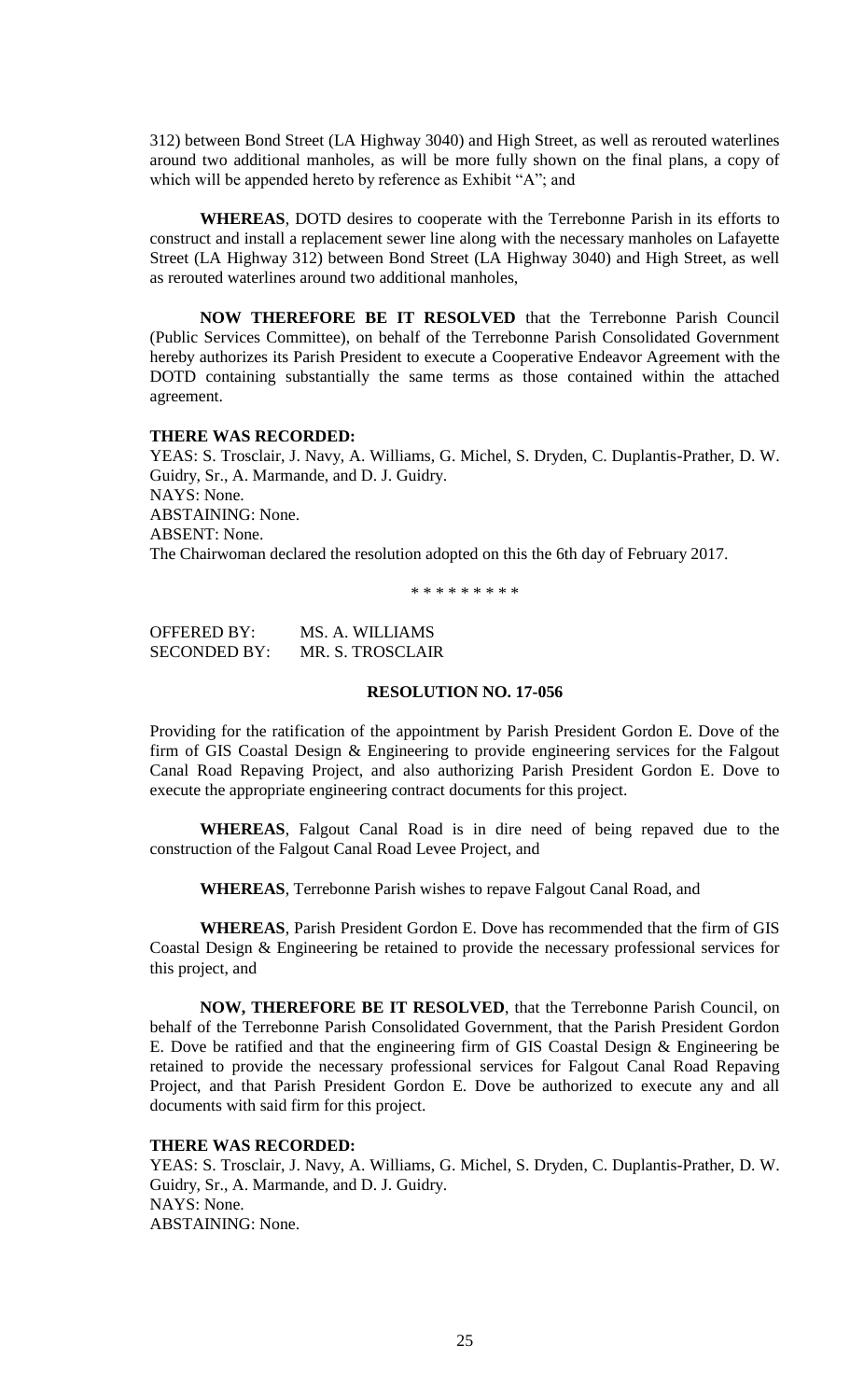ABSENT: None.

The Chairwoman declared the resolution adopted on this the 6th day of February 2017.

\* \* \* \* \* \* \* \* \*

Ms. A. Williams moved, seconded by Mr. S. Trosclair, "THAT, there being no further business to come before the Budget & Finance Committee, the meeting be adjourned."

The Chairman called for the vote on the motion offered by Ms. A. Williams. THERE WAS RECORDED:

YEAS: S. Trosclair, J. Navy, A. Williams, G. Michel, S. Dryden, C. Duplantis-Prather, D. W. Guidry, Sr., A. Marmande and D. J. Guidry. NAYS: None.

ABSENT: None.

The Chairman declared the motion adopted and the meeting was adjourned at 5:53 p.m.

Alidore Marmande, Chairman

Tammy E. Triggs, Minute Clerk

Mr. A. Marmande moved, seconded by Mr. S. Dryden, "THAT, the Council accept and ratify the minutes of the Public Services Committee meeting held on 02/06/17."

The Chairman called for a vote on the motion offered by Mr. A. Marmande. THERE WAS RECORDED: YEAS: S. Trosclair, J. Navy, G. Michel, S. Dryden, C. Duplantis-Prather, D. W. Guidry, Sr., A. Marmande and D. J. Guidry. NAYS: None. ABSENT: A. Williams. The Chairman declared the motion adopted.

The Chairman called for a report on the Community Development and Planning Committee meeting held on 02/06/17, whereupon the Council Chairman, noting ratification of minutes calls a public hearing on March 22, 2017 at 6:30 p.m., rendered the following:

## **COMMUNITY DEVELOPMENT & PLANNING COMMITTEE**

## **FEBRUARY 6, 2017**

The Chairman, Steve Trosclair, called the Community Development & Planning Committee meeting to order at 6:00 p.m. in the Terrebonne Parish Council Meeting Room with an Invocation offered by Committee member D. W. Guidry, Sr. and the Pledge of Allegiance led by Committee member G. Michel. Upon roll call, Committee Members recorded as present were: S. Trosclair, J. Navy, A. Williams, G. Michel, S. Dryden, C. Duplantis-Prather, D. W. Guidry, Sr., A. Marmande and D. J. Guidry. A quorum was declared present.

OFFERED BY: MR. J. NAVY SECONDED BY: MR. A. MARMANDE

## **RESOLUTION NO. 17-057**

GIVING NOTICE OF INTENT TO ADOPT AN ORDINANCE TO AMEND THE ZONING MAP OF THE PARISH OF TERREBONNE SO AS TO REZONE FROM R-3 (MULTI-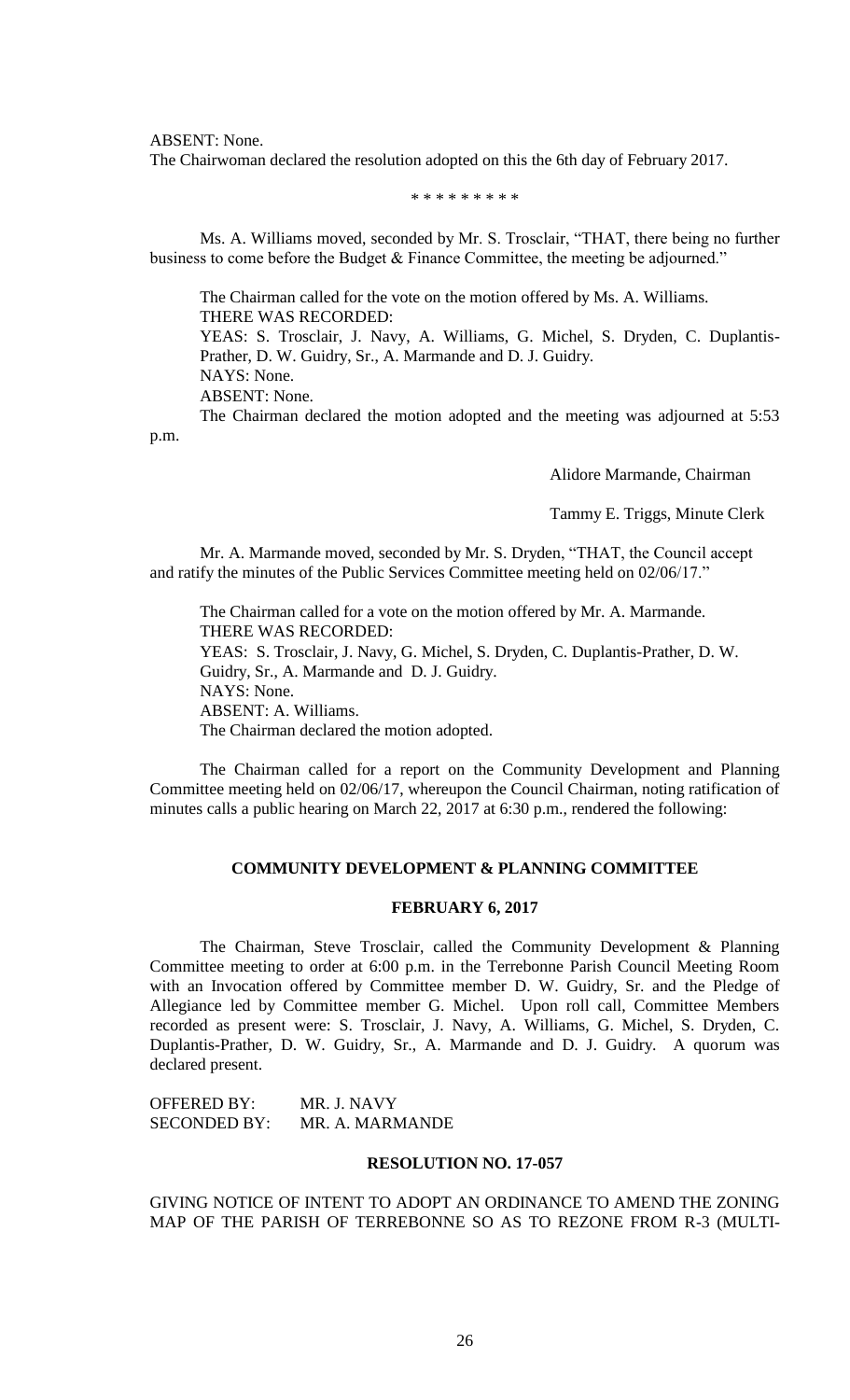FAMILY RESIDENTIAL DISTRICT) TO C-1 (CENTRAL BUSINESS DISTRICT); LOT 8, BLOCK 77, NEWTOWN ADDITION (1101 GRINAGE STREET), HOUMA, TERREBONNE PARISH, LOUISIANA; E3 ELECTRICAL, INC., APPLICANT; AND CALLING A PUBLIC HEARING ON SAID MATTER FOR WEDNESDAY, MARCH 22, 2017 AT 6:30 P.M.

**BE IT RESOLVED** by the Terrebonne Parish Council (Community Development and Planning Committee), that notice be hereby given to adopt an ordinance to amend the Zoning Map of the Parish of Terrebonne so as to rezone from R-3 (Multi-Family Residential District) to C-1 (Central Business District), Lot 8, Block 77, Newtown Addition (1101 Grinage Street), Houma, Terrebonne Parish, Louisiana; and

**NOW, THEREFORE, BE IT RESOLVED** that a public hearing be called on said matter for Wednesday, March 22, 2017 at 6:30 p.m.

# **THERE WAS RECORDED:**

YEAS: S. Trosclair, J. Navy, A. Williams, G. Michel, S. Dryden, C. Duplantis-Prather, D. W. Guidry, Sr. A. Marmande, and D. J. Guidry. NAYS: None. ABSTAINING: None. ABSENT: None. The Chairman declared the resolution adopted on this the 6th day of February 2017.

**\* \* \* \* \* \* \* \* \***

Mr. A. Marmande moved, seconded by Mr. D. J. Guidry, "THAT, the Community Development and Planning Committee rescind the Condemnation Order for 313 Dover Drive, owned by Harold and Anne Scott, and continue the condemnation hearing until Monday, July 24, 2017 at 5:30 p. m."

The Chairman called for the vote on the motion offered by Mr. A. Marmande. THERE WAS RECORDED:

YEAS: S. Trosclair, J. Navy, A. Williams, G. Michel, S. Dryden, C. Duplantis-Prather, D. W. Guidry, Sr., A. Marmande and D. J. Guidry. NAYS: None. ABSENT: None.

The Chairwoman declared the motion adopted.

Mr. G. Michel moved, seconded by Ms. A. Williams, "THAT, there being no further business to come before the Community Development & Planning Committee, the meeting be adjourned."

The Chairman called for the vote on the motion offered by Mr. G. Michel. THERE WAS RECORDED: YEAS: S. Trosclair, J. Navy, A. Williams, G. Michel, S. Dryden, C. Duplantis-Prather, D. W. Guidry, Sr., A. Marmande and D. J. Guidry. NAYS: None. ABSENT: None.

The Chairwoman declared the motion adopted and the meeting was adjourned at 6:03 p.m.

Steve Trosclair, Chairman

Tammy E. Triggs, Minute Clerk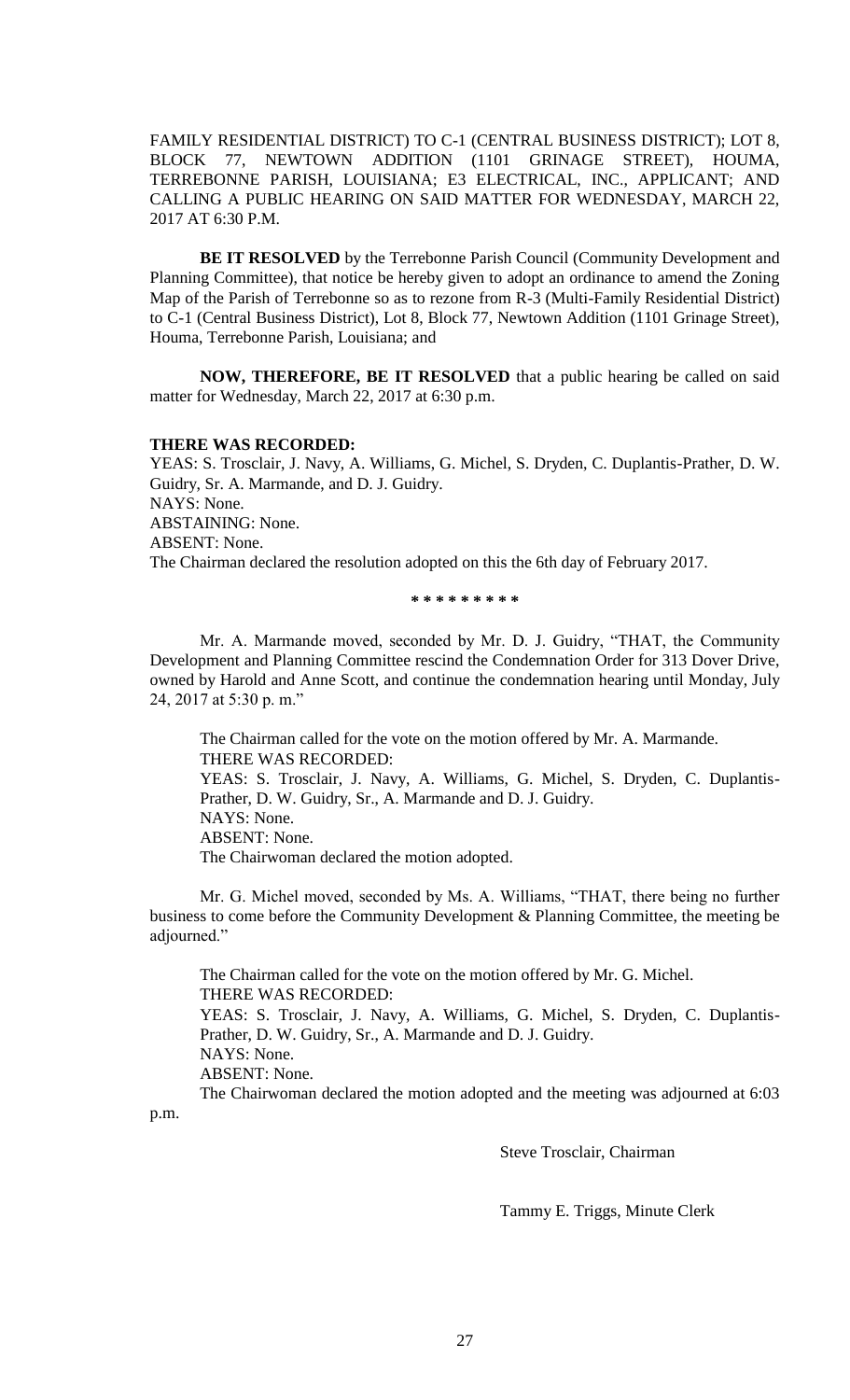Mr. S. Trosclair moved, seconded by Mr. S. Dryden, "THAT, the Council accept and ratify the minutes of the Community Development and Planning meeting held on 02/06/17."

The Chairman called for a vote on the motion offered by Mr. S. Trosclair. THERE WAS RECORDED: YEAS: S. Trosclair, J. Navy, G. Michel, S. Dryden, C. Duplantis-Prather, D. W. Guidry, Sr., A. Marmande and D. J. Guidry. NAYS: None. ABSENT: A. Williams. The Chairman declared the motion adopted.

Mr. S. Trosclair moved, seconded by Mr. G. Michel, "THAT, the Council approve the following street light list:

INSTALL ONE 250-WATT EQUIVALENT LED STREET LIGHT AT 500 GABASSE STREET (CORNER OF VERRET AND GABASSE STREET); USD; TPCG; CHRISTA DUPLANTIS-PRATHER; DISTRICT 5."

The Chairman called for a vote on the motion offered by Mr. S. Trosclair. THERE WAS RECORDED: YEAS: S. Trosclair, J. Navy, G. Michel, S. Dryden, C. Duplantis-Prather, D. W. Guidry, Sr., A. Marmande and D. J. Guidry. NAYS: None. ABSENT: A. Williams. The Chairman declared the motion adopted.

Mr. S. Trosclair moved, seconded by Mr. D. W. Guidry, Sr., "THAT, the Council hold the nominations open for the one expiring term appointed by the Council (African American) on the Terrebonne Economic Development Board until the next Council meeting."

The Chairman called for a vote on the motion offered by Mr. S. Trosclair. THERE WAS RECORDED: YEAS: S. Trosclair, J. Navy, G. Michel, S. Dryden, C. Duplantis-Prather, D. W. Guidry, Sr., A. Marmande and D. J. Guidry. NAYS: None. ABSENT: A. Williams. The Chairman declared the motion adopted.

Mr. G. Michel moved, seconded by Mr. S. Dryden, "THAT, the Council hold the nominations open for the one expiring term on the Bayou Cane Fire Protection District Board until the next Council meeting."

The Chairman called for a vote on the motion offered by Mr. G. Michel. THERE WAS RECORDED: YEAS: S. Trosclair, J. Navy, G. Michel, S. Dryden, C. Duplantis-Prather, D. W. Guidry, Sr., A. Marmande and D. J. Guidry. NAYS: None. ABSENT: A. Williams. The Chairman declared the motion adopted.

The Chairman announced the following vacancies, which he noted will be handled as per usual procedure:

- Four expiring terms on 02/23/17 on the Terrebonne Parish Tree Board
- One expiring term on 02/24/17 on the Recreation District No. 8 Board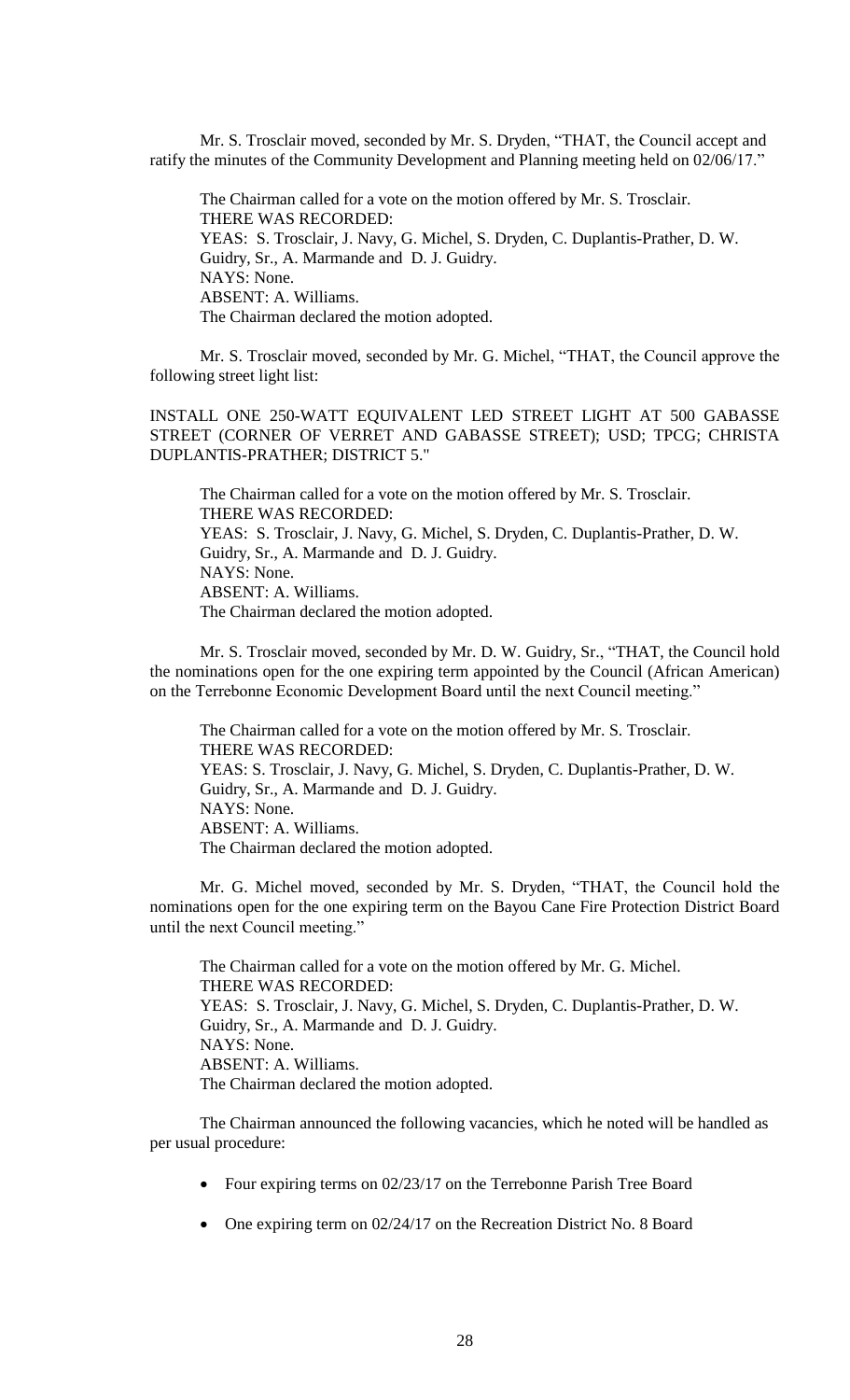Under Agenda Item 7A – Council Members Request Discussion of:

Councilman S. Trosclair was recorded as exiting the proceedings at this time (8:08 p.m.).

Councilman J. Navy asked that Agenda Item 7A - Discussion and possible action with regards to resources for juvenile delinquency and law enforcement initiatives to combat criminal activity – be placed on the agenda so that a crime prevention mechanism can be put in place to help deter crime in high crime areas, namely establishing crime prevention districts. He stated that he has had meetings with Entergy previously in hopes of having crime cameras place on utility (electrical) poles to "light up" high crime areas. Mr. Navy suggested that the parish utilize the existing Road Lighting Districts fund to establish a crime camera system to help fight crime and criminal activity in high crime areas; noting that using the current Road Lighting District funds will help to defer the cost of installing cameras on existing utility poles. He also stated that the L.E.N.S Program is very effective and is working to prevent crime; and added that additional monies from completed projects that are "under" there budget funding allocation can be added to the L.E.N.S Program so that the program can expand into other neighborhoods to deter crime.

Upon questioning, Parish Manager A. Levron explained that the current Road Lighting District fund was created by the legislative branch of government pursuant to state statutes and then a call for an election went out to ask for the levy of an ad valorem tax for the purpose of lighting roads. He noted that an election can be called to ask the residents of Terrebonne Parish to pay for lighting roads and crime cameras.

Upon questioning, Chief Finance Officer K. Mauldin explained that state legislation would have to change in order to use funding allocated for road lighting districts; and noted that there may be other alternatives to funding this project.

Mr. J. Navy moved, seconded unanimously, "THAT, the Council request Administration to review the process of allocating road lighting district funds to be used for crime prevention and to create crime prevention districts by installing cameras on utilities poles to consider allocating additional funding from under bid projects to the LENS Program to expand the project into other areas and report all findings to the Council."

The Chairman called for a vote on the motion offered by Mr. J. Navy. THERE WAS RECORDED: YEAS: J. Navy, G. Michel, S. Dryden, C. Duplantis-Prather, D. W. Guidry, Sr., A. Marmande and D. J. Guidry. NAYS: None. ABSENT: S. Trosclair and A. Williams. The Chairman declared the motion adopted.

Louisiana State Representative Tanner Mcgee, District 53, explained that the crime initiative programs implemented in Baton Rouge and New Orleans are very successful and the same programs would be helpful and beneficial in combating crime in Terrebonne Parish. He explained that he has been in conservation with other Louisiana delegates and they all pledge their support to help in any way possible to help deter crime and criminal activity.

Mr. J. Navy moved, seconded by Mr. S. Dryden, "THAT, the Council request Administration, Houma City Court and other parish officials to research funding allocated to the Mental Health and the Public Health millage, and change the verbiage and/or redirect the language, if necessary, to create, address and implement programs such as school base mental health services, school mentoring and tutorial programs, job training programs, truancy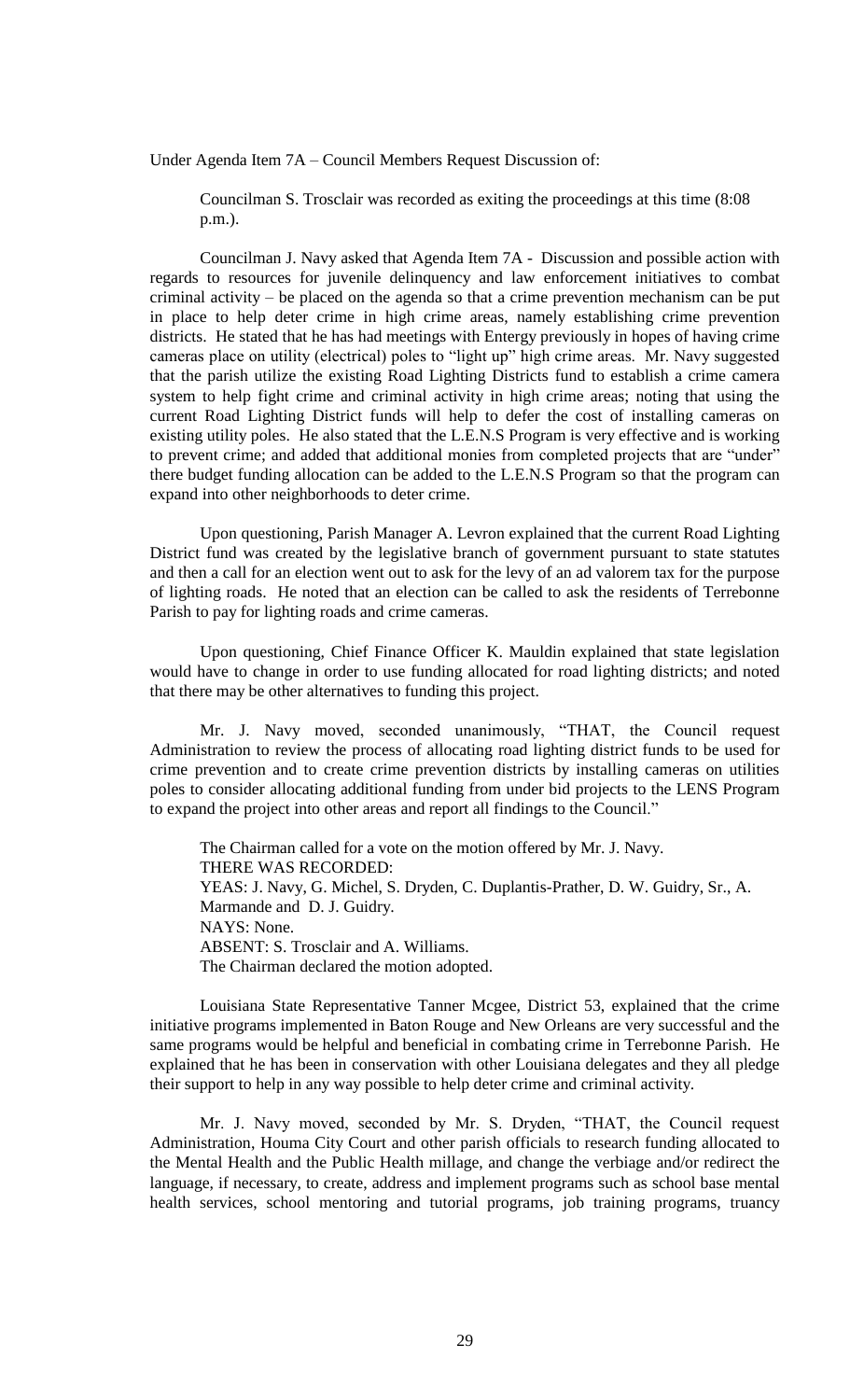programs and juvenile mental health and drug court programs that can be used as a tool for juvenile reform and decrease juvenile delinquency."

The Chairman called for a vote on the motion offered by Mr. J. Navy. THERE WAS RECORDED: YEAS: J. Navy, G. Michel, S. Dryden, C. Duplantis-Prather, D. W. Guidry, Sr., A. Marmande and D. J. Guidry. NAYS: None. ABSENT: S. Trosclair and A. Williams. The Chairman declared the motion adopted.

Under Agenda Item 8A – Announcements, Council Members:

- Councilwoman C. Duplantis-Prather announced to the citizens of Terrebonne Parish that the Animal Shelter will be offering a Reduced Adoption Fee Program entitled "You Can't Buy Love, But You Can Adopt It" beginning on February 8, 2017 and ending on February  $14<sup>th</sup>$ , 2017 (Valentine's Day). The cost of this program is \$14.00 which will include health exam, vaccination, de-wormer, appropriate testing, microchip (including registration), spay/neuter, one month supply of flea prevention, one month supply of heartworm prevention (dogs) and a starter bag of Hill's Science Diet Food. For additional information, contact the Animal Shelter at (985) 873-6709.
- Councilwoman C. Duplantis-Prather encouraged every pet owner to have their pets spayed or neutered to help control the pet population and if you find a stray animal please turn it in to the Animal Shelter.
- Councilman A. Marmande thanked Mr. Jim Michoud, Director of the Louisiana Wildlife and Fisheries and State Representative Tanner Mcgee for having a very successful Shrimp Task Force meeting on today (February 8).
- Councilman A. Marmande thanked Public Works Director Mike C. Toups for solving the drainage problem on Brady and Beatrice Roads, respectively.
- Councilman A. Marmande thanked Parish Manager A. Levron and Administration for help solving a problem that he had on today.

There were no announcements Under Agenda Item 8B - Parish President G. Dove.

Under Agenda Item 9A – Staff Reports:

Ms. C. Duplantis-Prather moved, seconded by Mr. J. Navy, "THAT, the Council introduce an ordinance to amend the 2017 Adopted Operating Budget and the 5-Year Capital Outlay of the Terrebonne Parish Consolidated Government for the following items and to provide for related matters:

I. Juvenile Justice (Adult Women Bldg.), \$90,000

and call a public hearing on said matter on February 22, 2017 at 6:30 p.m."

The Chairman called for a vote on the motion offered by Ms. C. Duplantis-Prather. THERE WAS RECORDED: YEAS: J. Navy, G. Michel, S. Dryden, C. Duplantis-Prather, D. W. Guidry, Sr., A. Marmande and D. J. Guidry. NAYS: None. ABSENT: S. Trosclair and A. Williams. The Chairman declared the motion adopted.

Ms. Lucretia McBride, a Houma resident, expressed her concerns about the proposed add-on to the agenda, Item 9B – "Co-sponsorship for Roux for a Reason". She stated that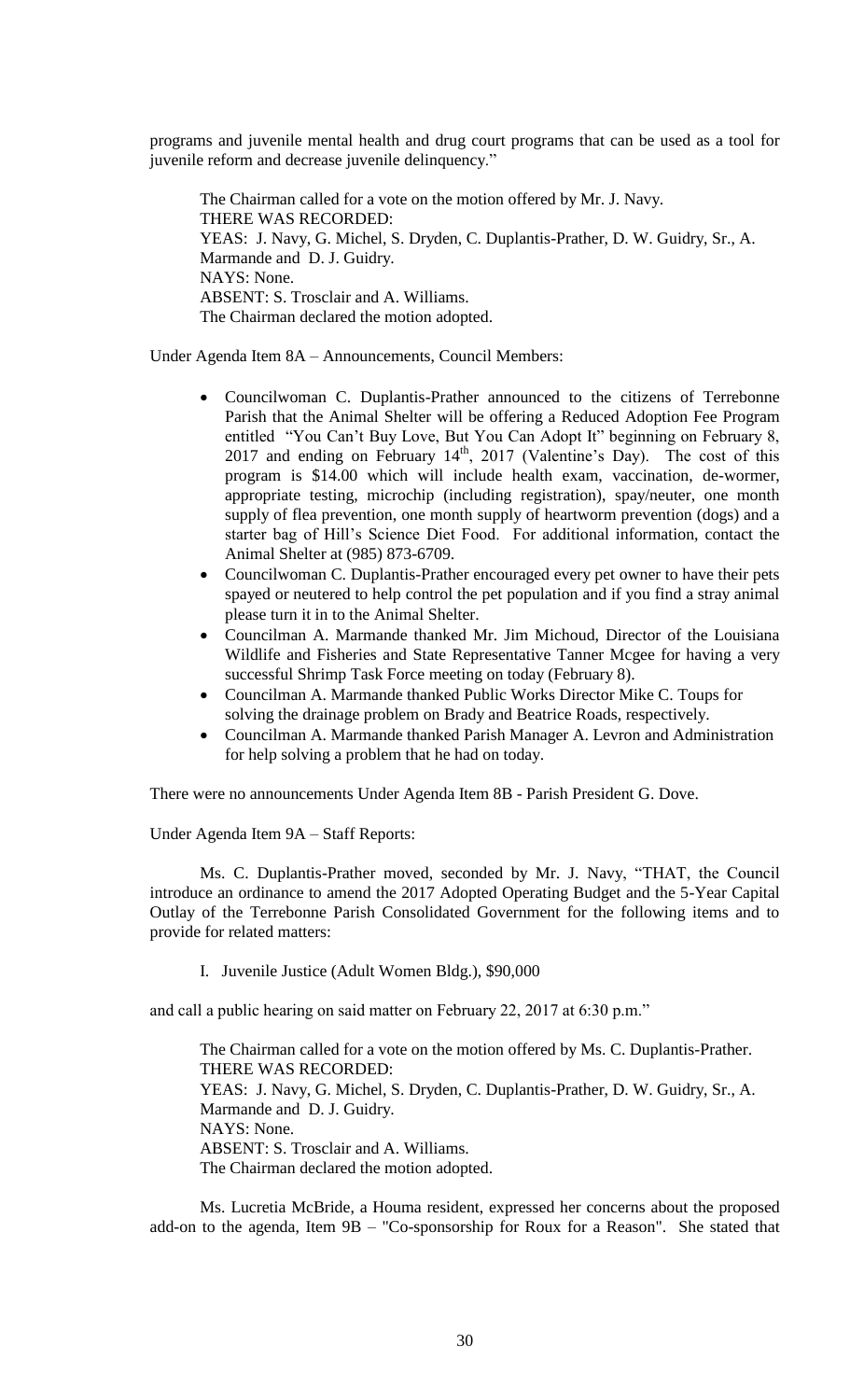based on the information from the attachment, the co-sponsorship does not meet the thirty day requirement, as stated. Ms. McBride stated that, in her opinion, the co-sponsorship should not be granted because they didn't adhere to the stated requirements.

Councilman G. Michel stated that, in his opinion, staff should inform individuals and/or organizations the appropriate time frame in getting the application into the office for co-sponsorship so that they can be approved according to the requirements, which is thirty days.

Councilman D. W. Guidry, Sr. stated that he spoke to Administration and they suggested that this item be added onto tonight's agenda; and noted that the sponsors of this event had no knowledge of the process for getting events co-sponsored.

Mr. D. W. Guidry, Sr. moved seconded by Mr. G. Michel, "THAT, the Council add on to the agenda the matter relative to the co-sponsorship request from 'Roux for Reason, Inc.' to be held on February 11, 2017 at 507 Belanger St."

The Chairman called for a vote on the motion offered by Mr. D. W. Guidry. THERE WAS RECORDED: YEAS: J. Navy, G. Michel, S. Dryden, C. Duplantis-Prather, D. W. Guidry, Sr., A. Marmande and D. J. Guidry. NAYS: None. ABSENT: S. Trosclair and A. Williams. The Chairman declared the motion adopted.

Mr. D. W. Guidry, Sr. moved, seconded by Mr. G. Michel, "THAT, the Council close the call for public comments."

The Chairman called for a vote on the motion offered by Mr. D. W. Guidry, Sr. THERE WAS RECORDED: YEAS: J. Navy, G. Michel, S. Dryden, C. Duplantis-Prather, D. W. Guidry, Sr., A. Marmande and D. J. Guidry. NAYS: None. ABSENT: S. Trosclair and A. Williams. The Chairman declared the motion adopted.

Mr. D. W. Guidry, Sr. moved, seconded by Mr. G. Michel, "THAT, the Council approve the co-sponsorship request from Roux for a Reason, Inc. to be held on February 11, 2017 at 507 Belanger Street to help provide funds for cancer screenings for individuals underinsured or non-insured in Terrebonne Parish."

The Chairman called for the vote on the motion offered by Mr. D. W. Guidry, Sr. THERE WAS RECORDED: YEAS: J. Navy, G. Michel, S. Dryden, C. Duplantis-Prather, D.W. Guidry, Sr., A. Marmande and D. J. Guidry. NAYS: None. ABSENT: S. Trosclair and A. Williams. The Chairman declared the motion adopted.

Mr. Bernard Levy, member of Roux for a Reason, Inc., thanked the Council and Administration for approving the aforementioned co-sponsorship. He explained that their organization is a non-profit organization that provides funds to help individuals with early detection cancer screenings. Mr. Levy stated that all monies raised at this event goes directly to the insured and uninsured individuals that need assistance.